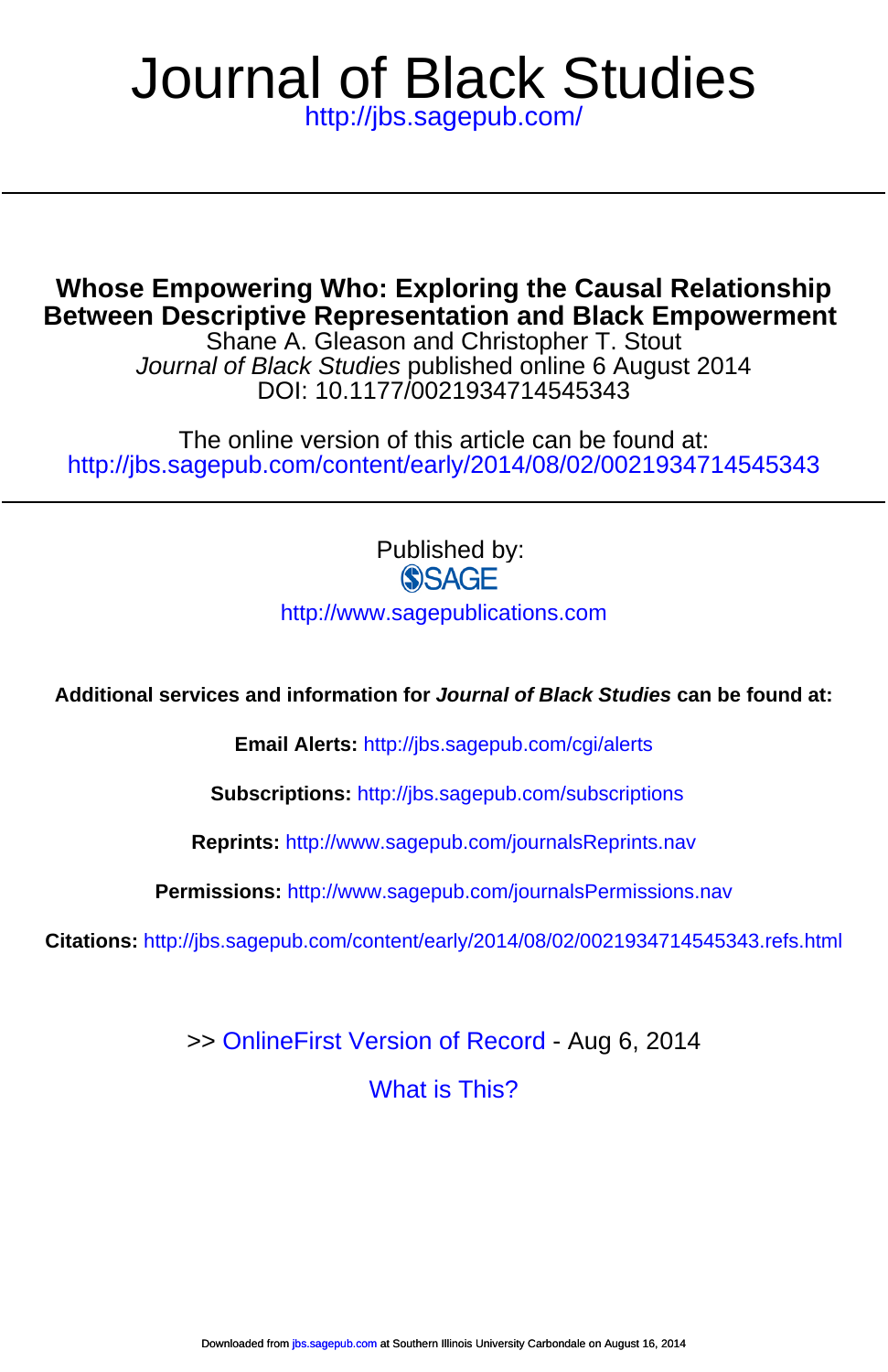**Whose Empowering Who: Exploring the Causal Relationship Between Descriptive Representation and Black Empowerment**

# **Shane A. Gleason<sup>1</sup> and Christopher T. Stout<sup>2</sup>**

#### **Abstract**

Previous studies of descriptive representation have not been able to overcome the classic endogeniety problem. For example, do Black elected officials cause Blacks to be more empowered? Or are Black politicians only elected in contexts where Blacks are already empowered? We address this shortcoming by utilizing genetic matching and the 1996 National Black Election Study. Genetic matching creates a pseudo-experimental environment where Blacks in districts with Black elected officials are matched with similarly situated Blacks in districts without Black representation. This research design allows us to better assess the causality of descriptive representation and changes in political attitudes. This study provides strong evidence that higher levels of efficacy are a result of descriptive representation, rather than the cause of it. Thus, our study demonstrates Black office-holding at the congressional level empowers the Black electorate.

#### **Keywords**

descriptive representation, efficacy, majority-minority districts, elections, genetic matching

#### **Corresponding Author:**

Christopher T. Stout, Department of Political Science, Southern Illinois University Carbondale, 1000 Faner Drive, Mailcode 4501, Carbondale, IL 62901, USA. Email: cstout@siu.edu



Journal of Black Studies  $1 - 25$ © The Author(s) 2014 Reprints and permissions: sagepub.com/journalsPermissions.nav DOI: 10.1177/0021934714545343 jbs.sagepub.com

<sup>&</sup>lt;sup>1</sup>Idaho State University, Pocatello, ID, USA 2Southern Illinois University, Carbondale, IL, USA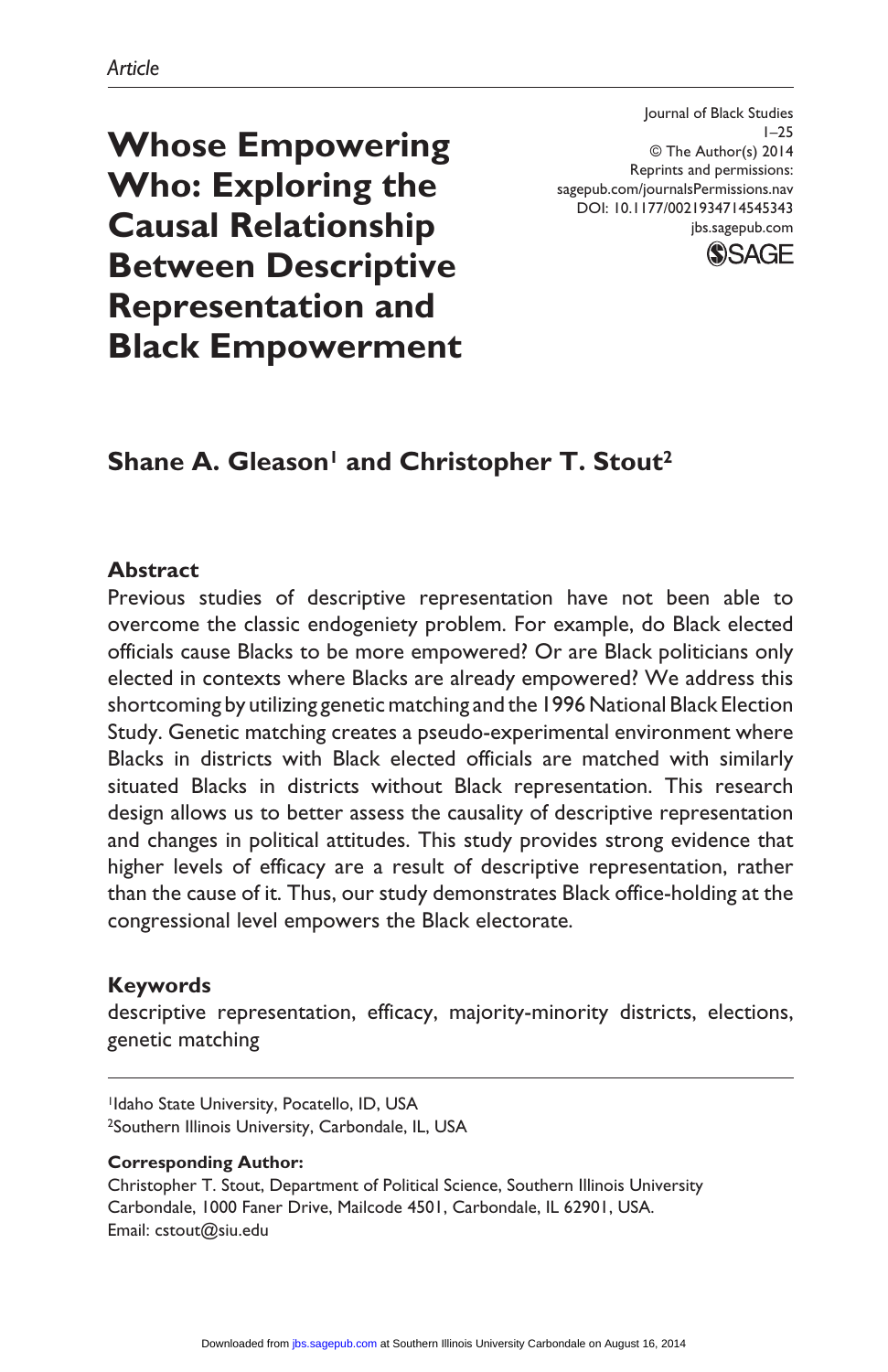Several social scientists and political pundits argue that Barack Obama's election to the White House transformed Blacks' political, social, and economic attitudes (Little, 2012). On several recent polls and surveys, African Americans display a more upbeat outlook on everything from government responsiveness, their opportunities to succeed in the United States, race relations, and even their own abilities to achieve the American Dream (Harris, 2012; Pew Charitable Trust, 2010; Stout & Le, 2012). Obama's positive influence on Black political attitudes exemplifies the importance of Black office-holding for African Americans. It may also indicate that descriptive representation<sup>1</sup> has the ability to *change* levels of political empowerment2 in the Black community.

While the relationship between descriptive representation and Black political empowerment is well documented based on a comprehensive literature review (Abney & Hutcheson, 1981; Banducci, Donovan, & Karp, 2004; Bobo & Gilliam, 1990; Gay, 2001, 2002; Leighley, 2001; Lublin & Tate, 1995; Preston, 1983; Tate, 1991, 2003; Washington, 2006), no study empirically assesses the causal direction between descriptive representation and Black political efficacy.3 Based on previous research, it is difficult to determine whether Blacks are elected in areas where Black voters are already efficacious or if Black elected officials transform Black political attitudes. The dearth of studies exploring the causal direction of this relationship may be attributed to the lack of panel data and, more importantly, the difficulty of creating an experiment that would simulate the empowerment effect of descriptive representation.

In recent years, political scientists have embraced experimental methods as a way to assess causal relationships (Druckman, Green, Kuklinski, & Lupia, 2006). While it is difficult to create an adequate experimental setting to assess the link between descriptive representation and Black political empowerment, recent methodological advances in matching techniques allow researchers to use real world conditions to create quasi-experiments. These quasi-experiments allow social scientists to better assess the causal mechanisms between different relationships not amendable to traditional experimental settings. For our purposes, matching methods allow us to create a pseudo-experiment that assesses whether Blacks in districts with Black congressional representatives have significantly different political outlooks than their similarly situated counterparts who are represented by White elected officials. As a result, matching techniques provide the opportunity to better examine the causal direction of the relationship between descriptive representation and Black empowerment.

Using genetic matching, a newly developed matching method (see Diamond & Sekhon, 2005), this article examines whether descriptive representation is the causal mechanism behind changes in Blacks' feelings of both internal and external political efficacy. To examine this relationship, we begin by defining and discussing the origins of internal and external political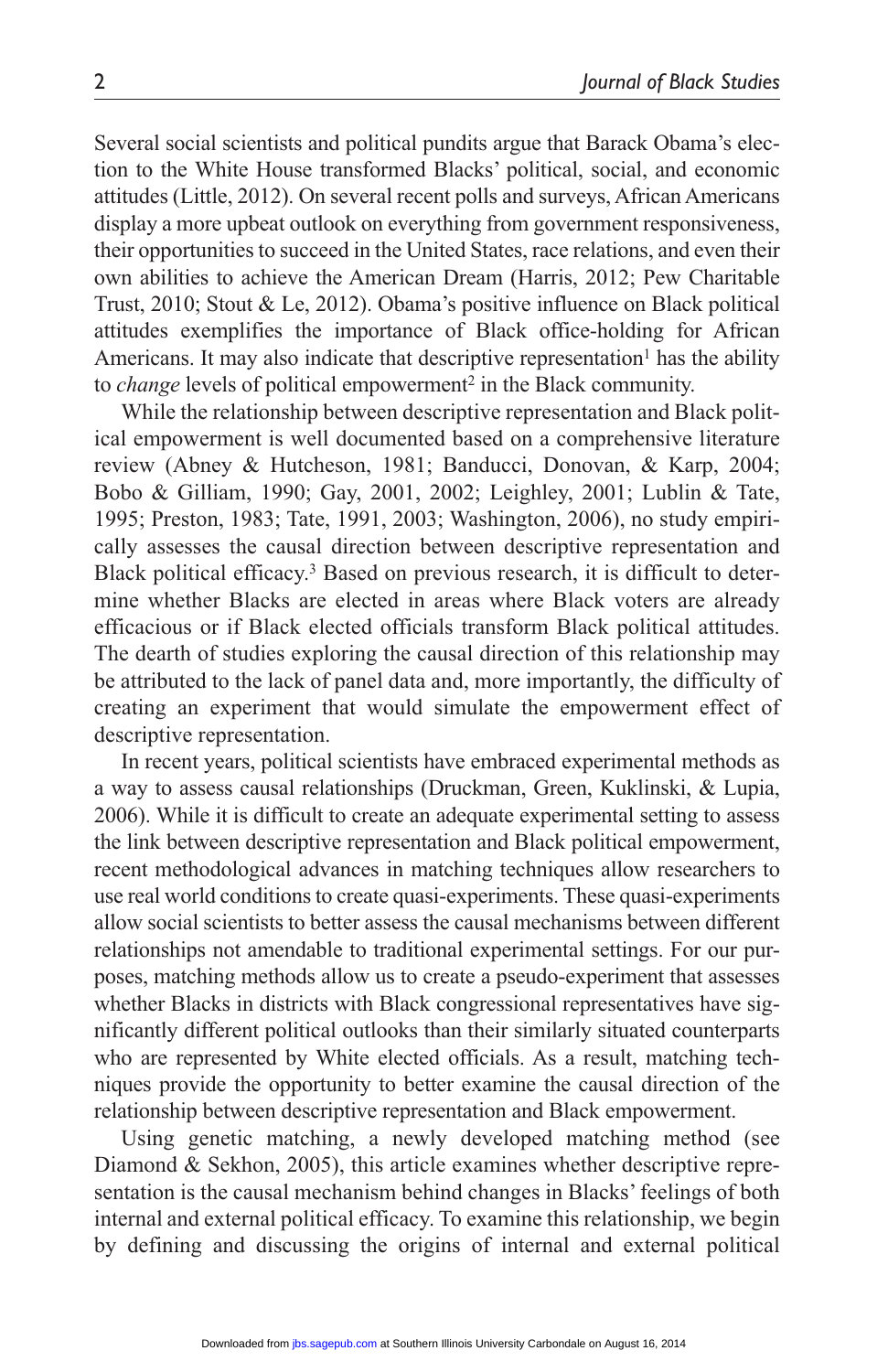efficacy. We follow this review by outlining why descriptive representation should lead to higher levels of political empowerment for Blacks. We then utilize the 1996 National Black Election Study (NBES; Tate, 1996), which was specifically created to study Black congressional representation, and genetic matching to determine whether Blacks in congressional districts with Black U.S. House representatives have higher levels of internal or external political efficacy than their Black counterparts represented by White elected officials in similar districts with similar backgrounds. Overall, the results indicate that Black congressional representatives substantially increase Black empowerment in terms of external, but not internal, efficacy. Our findings highlight the important role Black elected officials at the congressional level have played and continue to play in Black political incorporation.

## **Political Efficacy and Descriptive Representation**

Political efficacy can be operationalized in two ways, internal and external efficacy. Internal efficacy is an individual's belief that she or he can understand government and shape governmental outcomes. Those with higher levels of internal efficacy are more confident in their ability to influence politics and policies. Conversely, external efficacy measures perceptions about government responsiveness to constituents. Those with higher levels of external efficacy are more likely to believe that the government is receptive to public demands (Balch, 1974; Converse, 1972). Recently, scholars have identified the importance of social and political context in shaping political efficacy (Banducci & Karp, 2003; Bobo & Gilliam, 1990; Michelson, 2000). Voters represented by someone who shares their racial or ethnic background generally feel more empowered. Bobo and Gilliam (1990) find Blacks in cities with Black mayors are more likely to feel local government is responsive to individuals such as themselves. Additionally, Michelson (2000) finds Latinos descriptively represented on the Chicago City Council have higher levels of efficacy than other Latinos represented by a non-Latino. These, and other research on the topic, suggest descriptive representation may play an important role in erasing several political disparities between Blacks and Whites (Abney & Hutcheson, 1981; Bobo & Gilliam, 1990; Gay, 2002; Howell, 2000; Lublin, 1997; Tate, 2003). However, the literature does not address causal direction.

# **Descriptive Representation and Black Political Empowerment**

Much like political efficacy, representation can be conceptualized in two distinct ways. Substantive representation measures how well representatives advance the policy interests of their constituents. Descriptive representation,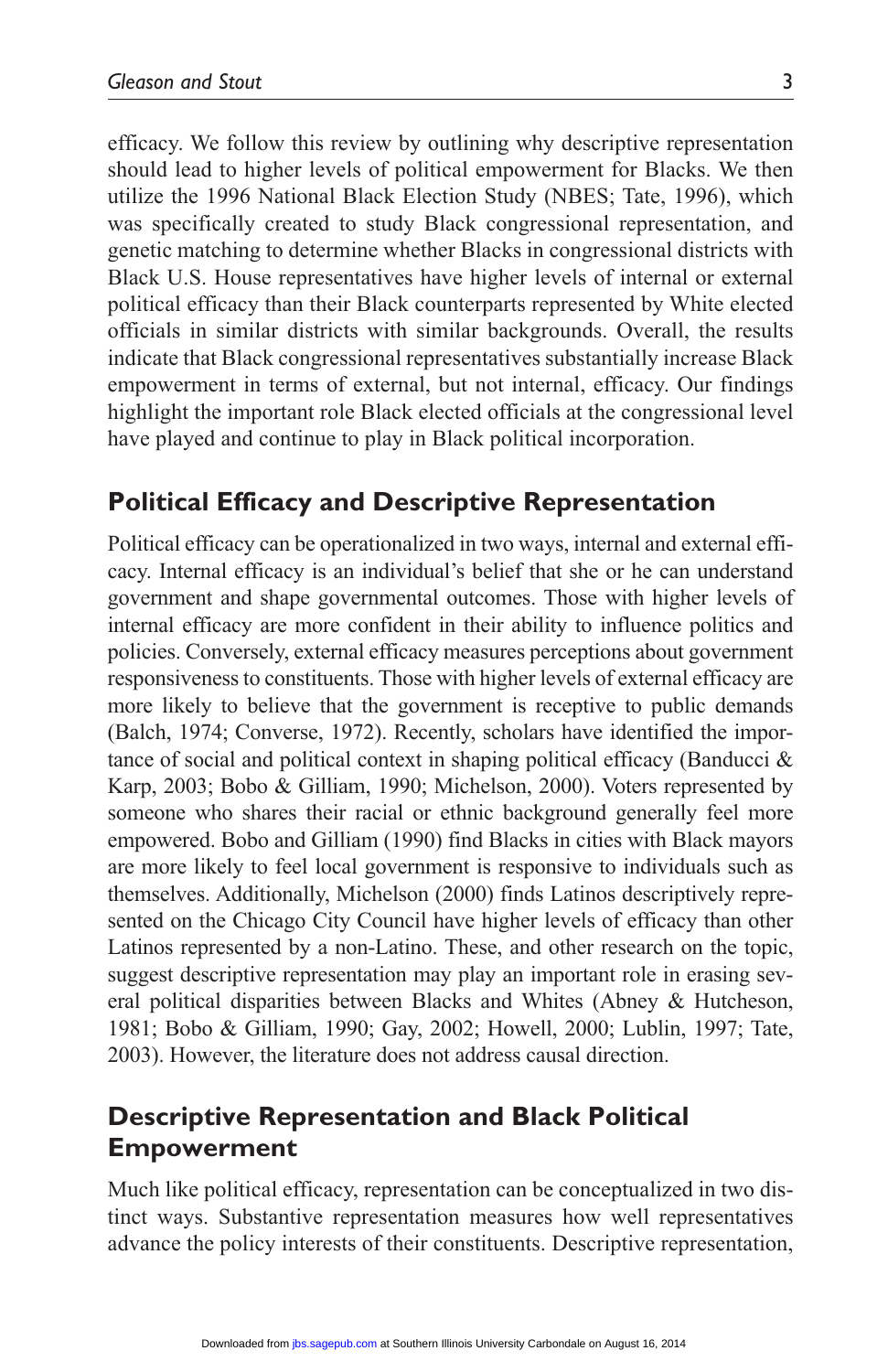in contrast, assesses whether the representative mirrors some phenotypical characteristic of the people he or she represents. The most common examples of descriptive representation are women or racially underrepresented groups elected officials representing a constituency of the same gender or race/ethnicity. Some, including Pitkin (1967), argue descriptive representation has little value as it does not guarantee better substantive representation. Along these lines, there is some research that finds that Black representatives do not better represent the policy preferences of co-racial constituents than non-Black legislators. Swain's (1993) seminal work on this topic demonstrates that, based on congressional voting scores, White Democrats in many ways represent Black political interest as well as Black Democratic elected officials. Others argue that the creation of majority-minority districts, which elect the vast majority of Black elected officials, may actually worsen Blacks' substantive representation (Cameron, Epstein, & O'Halloran, 1996; Canon, 1999; Lublin, 1997). These authors argue that the maximization of Blacks in a congressional district opens up opportunities for more Republicans to be elected in surrounding districts (but see Grose, 2011, and Washington, 2011, who argue this is not the case). If efficacy is driven in part by perceptions of the quality of representation, then we should expect descriptive representation will have little influence improving Black public opinion.

However, other research shows descriptive representation in many ways improves substantive representation for Blacks. While there are certainly instances in which non-descriptive representatives better mirror Black constituents' interest, there are also a number of systematic studies that demonstrate a strong link between descriptive and substantive representation. Grose (2011) and Minta (2011) both demonstrate that not only do Black elected officials provide more grants for their co-racial constituents than similarly situated White elected officials, but they also put forth more effort to keep in touch with their Black constituents. Recent experimental studies conducted by Butler and Broockman (2011) and Broockman (2013) confirm these findings. These studies show that Black elected officials are more likely to help co-racial constituents in and outside of their districts gain access to the ballot more than White elected officials. Finally, Bratton and Haynie (1999), Grose (2005), and Haynie (2001) demonstrate that Black state legislatures are more likely to introduce Black interest legislation than non-Black legislators.

If, as several authors show, Black representation improves substantive representation, it follows that Blacks should be more empowered by the presence of descriptive representatives. Blacks represented by other African Americans should see the extra effort that co-racial representatives on average make to improve the position of Blacks, and this should enhance perceptions of an individual's significance in American politics. Moreover, this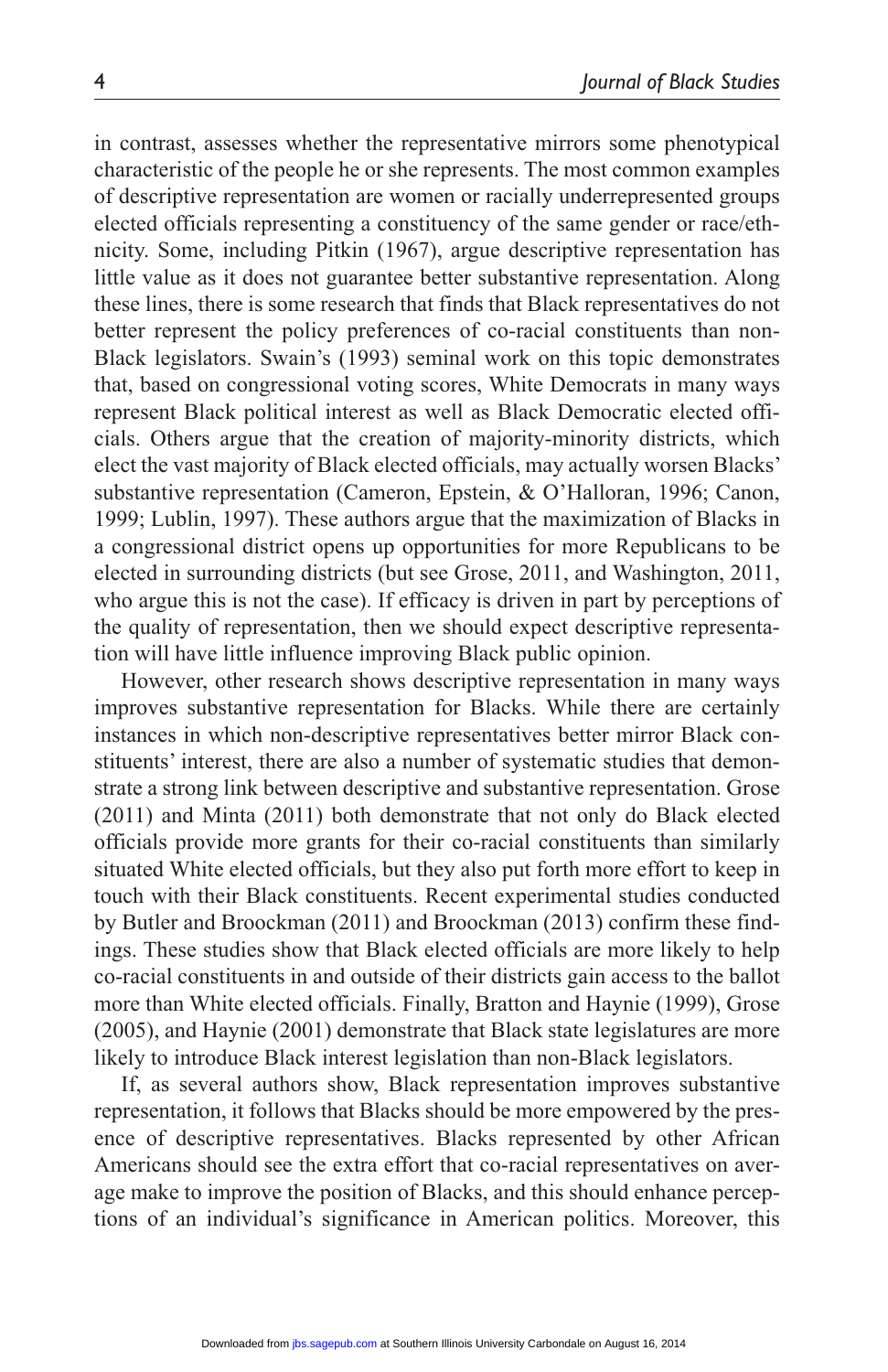improvement in substantive representation should increase perceptions that government is more responsive.

In addition to substantive representation working to improve Blacks' feelings of internal and external efficacy, there are other aspects of descriptive representation that may shape Blacks' feelings of empowerment. First, research shows that Blacks feel more positive about a political system in which there is someone of the same race in elected office (Mansbridge, 1999; Scherer & Curry, 2010; Tate, 2003). Descriptively represented Blacks may feel more connected to the political system, and this may increase their sense that they can shape policies and that government will be more responsive to individuals like them. Second, Black elected officials are often perceived as more empathetic with African Americans than non-Black legislators (McDermott, 1998; Williams, 1990). As a result, Blacks who are represented by other African Americans may feel that government officials care more about them and this in turn should increase levels of external efficacy. In a similar vein, Blacks may believe that a person who shares their race has gone through similar experiences and is in a better position to address their problems. Both may lead Blacks to feel better represented in government and increase their feelings of efficacy. Given this research, it would not be surprising to find that Black candidates are associated with higher levels of internal and external efficacy.

Other research shows that the partisan composition of government can have a transformative effect on political efficacy. Banducci and Karp (2003) find individuals who are ideologically closer to the ruling party are more likely to believe government is responsive. Additionally, individuals have higher levels of efficacy when their preferred candidate succeeds in an election (Banducci & Karp, 2003). Taken together, this research suggests voters' levels of efficacy change when their preferred candidate or party is in office. While Black voters prefer the Democratic Party to the Republican Party, several studies show Blacks have strong preferences for Black representatives (Reeves, 1997; Tate, 2003). As a result, Black voters may derive psychological benefits when they are represented by another African American.

Other studies show voters who participate more in politics have higher levels of political efficacy (Finkel, 1985). When there is a Black candidate on the ballot, Black churches and other organizations increase their mobilization efforts, which are tied to higher levels of Black political participation (Leighley, 2001; Preston, 1983; Tate, 1991; Washington, 2006). Moreover, research suggests Black voters participate more in elections with a Black candidate on the ballot (Bobo & Gilliam, 1990; Preston, 1983; Washington, 2006). Most recently, Black political participation rose to historic levels when Blacks had the opportunity to elect the first Black president (Philpot,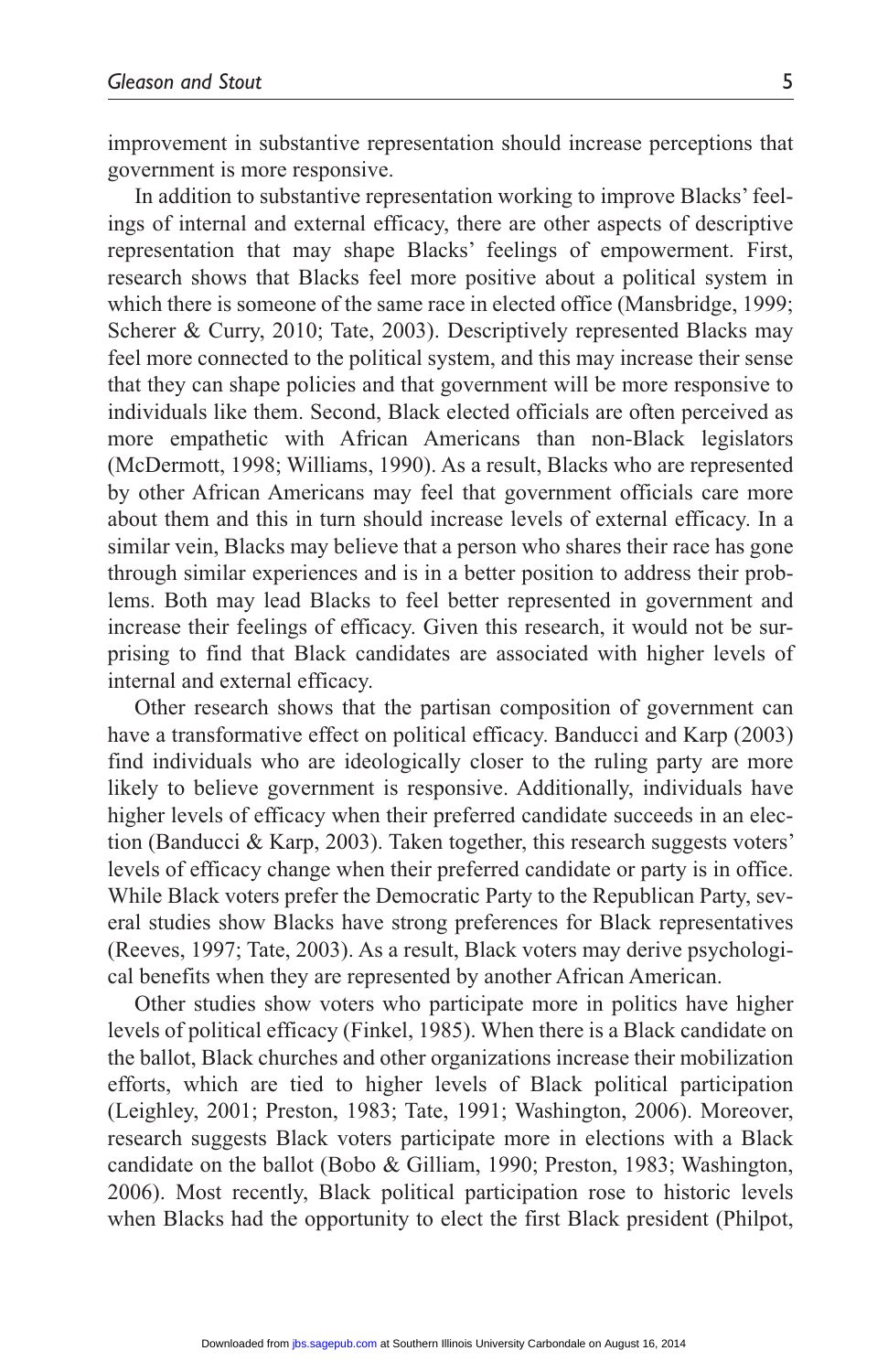Shaw, & McGowen, 2009). Increased levels of political participation in areas where Blacks are, or have the opportunity to be, descriptively represented should increase political activity that could create a sense of political empowerment for Blacks. Overall, while it is certainly possible higher levels of efficacy precede descriptive representation, there are good reasons to believe descriptive representation *increases* political efficacy for African Americans.

# **Genetic Matching**

Matching is the ideal approach for this study. It allows us to address the "chicken and the egg" problem that, until now, has been a persistent feature of the descriptive representation literature. To best assess a causal relationship in an experimental setting, researchers would ideally be able to measure the dependent variable on the same individual when they received the treatment and in an alternate universe where they did not receive the treatment (Druckman et al., 2006; King, Keohane, & Verba, 1994; Rosenbaum & Rubin, 1983). For our example, we would be able to measure levels of political efficacy for an individual who lived in a congressional district with a Black U.S. House representative and measure efficacy for the counterfactual where the *same* individual is represented by a White elected official in Congress at the same time. We could then properly assess the treatment effect, by subtracting efficacy levels for individuals who did not receive the treatment (i.e., being represented by a White representative in Congress) from the same individual who did receive the treatment (i.e., being represented by an African American in Congress).

This ideal research design is an example of what King et al. (1994) call the fundamental problem of causal inference and is impossible in the real world because an individual cannot be represented by two different U.S. House representatives *at the same time*. However, by using matching methods we can simulate a situation using observational data where two individuals, one in the treatment group and one in the control group, are so statistically similar on a number of different measures that we can approximate the aforementioned ideal research design.

While matching algorithms have been in use since the 1980s (e.g., LaLonde, 1986), they are relative newcomers to political science. However, matching has already made a significant impact on the discipline (see Berinsky & Lenz, 2011; Boyd, Epstein, & Martin, 2010; Henderson & Chatfield, 2011; Highton, 2009; Kam & Palmer, 2008; Mayer, 2011). Until recently, propensity score matching has been the dominant approach. Propensity score matching uses a probit or logit regression to estimate the likelihood of being in the treatment group. From this process, each observation attains a propensity score that is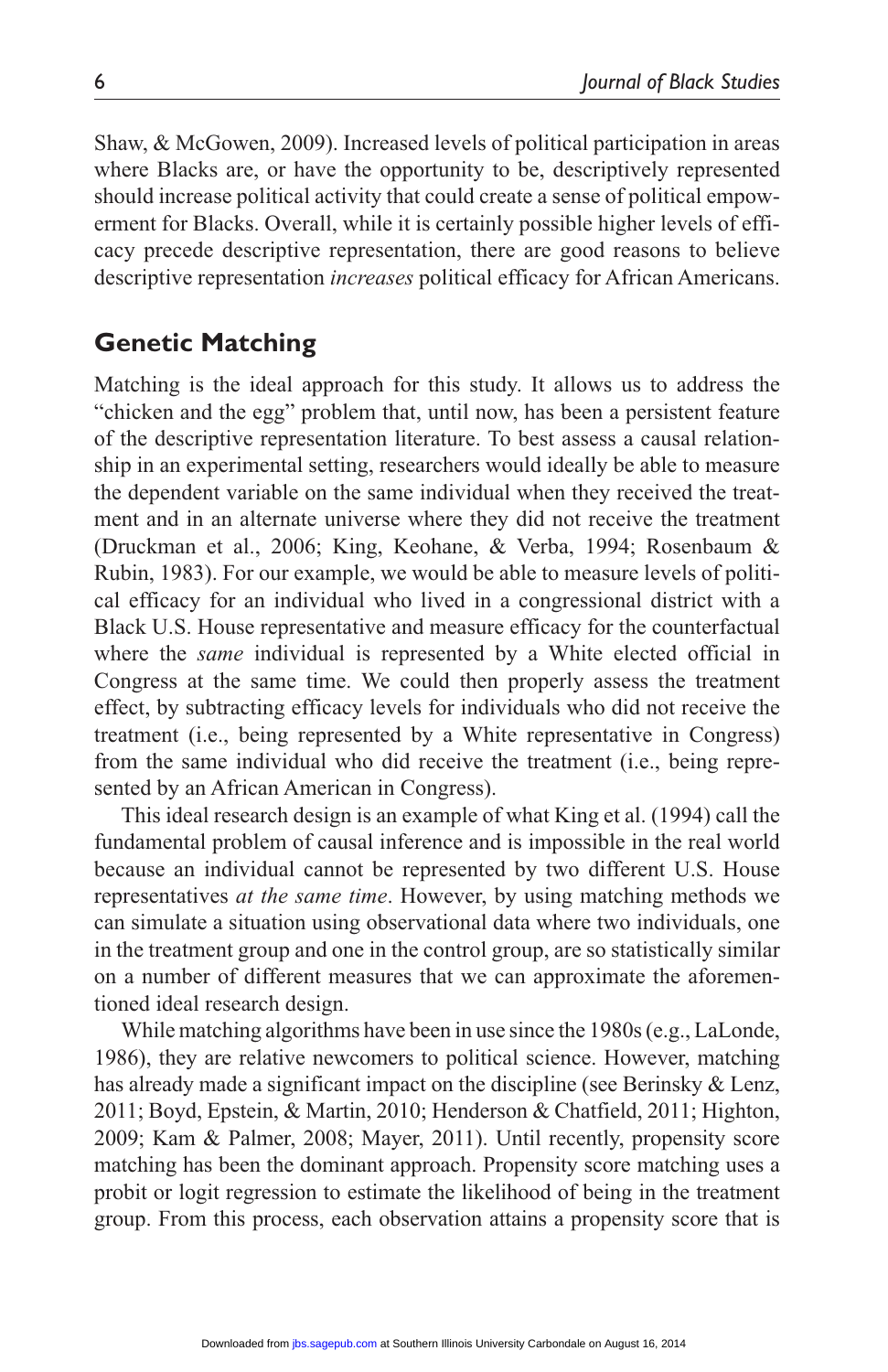defined by Guo and Fraser (2010) as the conditional probability of a study participant being in the treatment group given the observed covariates. Once the score has been created, the next step is to match individuals based on these scores so that both the treatment and control groups are statistically similar in every way, save for the treatment variable. Genetic matching improves on propensity score matching by using an iterative algorithm to find the optimal matches between the control and the treatment groups (Diamond & Sekhon, 2005) and is a superior estimator to the older propensity score matching method that requires user specification (Henderson & Chatfield, 2011; Mayer, 2011; Sekhon, 2009).4 When the covariates between the treatment and the control group are balanced well,<sup>5</sup> we can create a pseudo-experimental setting where descriptively represented Blacks are matched with their statistically similar counterparts represented by a White member of Congress. Thus, genetic matching allows us to better assess whether the race of the elected official *changes* levels of Black political efficacy.

## **Data**

Like several scholars before us, we utilize the 1996 NBES to analyze the link between descriptive representation and Black political empowerment (Griffin & Keane, 2006; Tate, 2003; Wielhouwer, 2000). The 1996 NBES is one of the few data sets with a large enough number of Black respondents for us to examine variation in political attitudes across different contexts. Moreover, the 1996 NBES is specifically designed for the study of Blacks in different congressional districts. The data set also includes information about each respondent's demographic characteristics and their political and racial attitudes. Moreover, the 1996 NBES includes two measures of efficacy that we use as dependent variables in this analysis. The first measures internal political efficacy and comes from a question that asks, "How much do you agree with the following statement: People like me have no say in what government does." The second measures external political efficacy and is derived from a question that asks, "How much do you agree with the following statement: Public officials don't care what people like me think." Both questions are measured on a recoded 5-point Likert-type scale, which ranges from 1 (*strongly agree*) to 5 (*strongly disagree*). Our treatment variable comes from the congressional district markers in the 1996 NBES, based on the race of a respondent's representative. Those in the treatment are represented by African Americans in Congress, whereas those in the control group do not have a Black representative.

To best assess causality, the matching covariates cannot exist before the treatment variable appears. In our study, many variables such as income,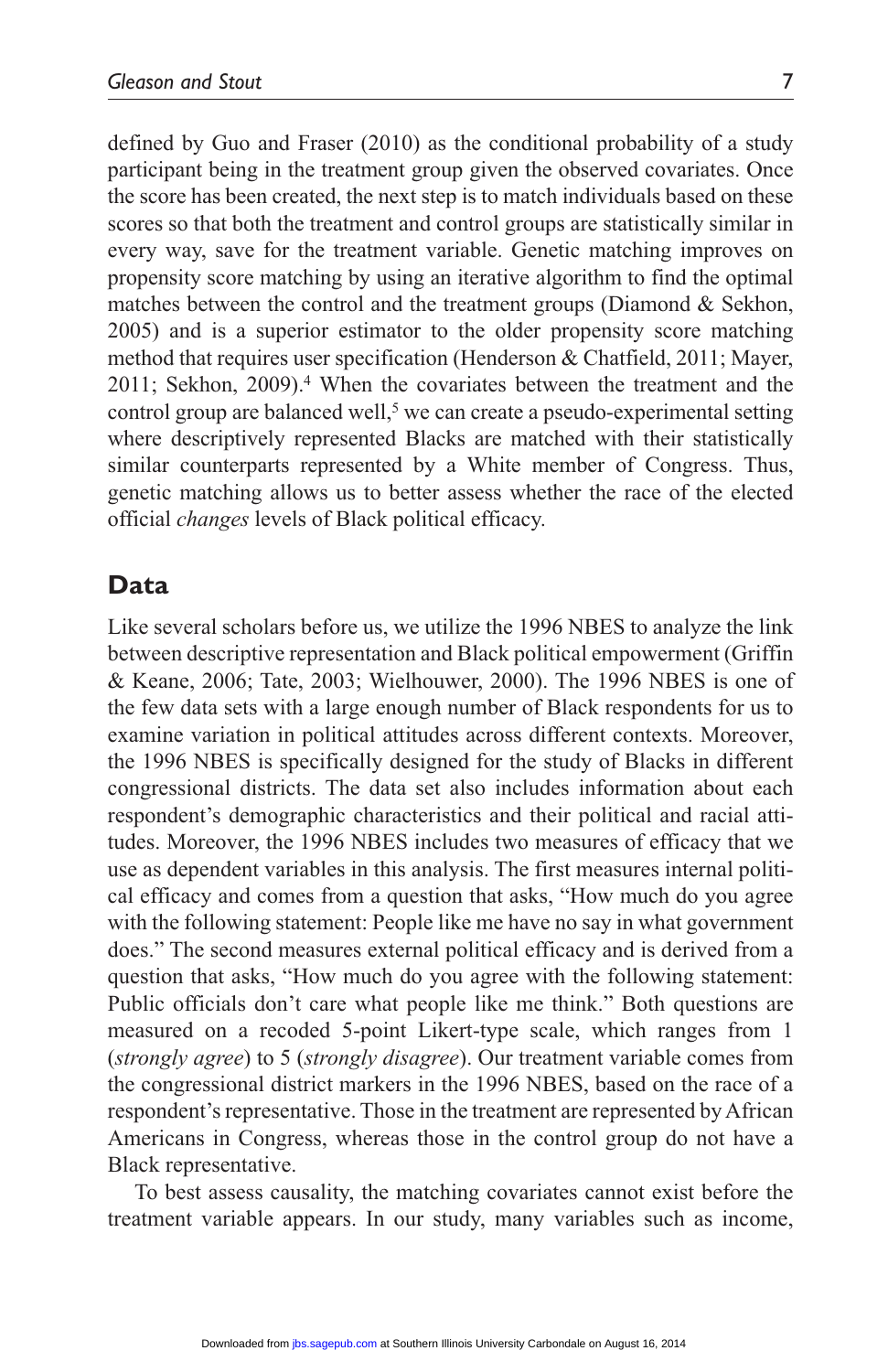education, age, region, and length of residence are probably not significantly affected by the race of the representative and are not post-treatment factors. However, to err on the side of caution, we estimate two models to examine the link between descriptive representation in Congress and Black internal and external political efficacy. The first model, the pre-treatment model, matches individuals on variables that should not be significantly affected by the treatment. Given that variables such as age, income, levels of religiosity, and residence should be largely unaffected by the race of an individual's U.S. House representative, we can match on these pre-treatment variables to make claims about the causal relationship between descriptive representation and efficacy. In order to better assess the relationship between the treatment groups, we also run the post-treatment model by including additional variables that may theoretically be affected by the treatment, such as interest in politics, approval of Congress, and several political participation variables. While the post-treatment model does not preclude matching (Greiner & Rubin, 2011), it does limit the causal claims we can make based on our analysis. In spite of this disadvantage, the post-treatment model allows us to assess the robustness of our results from the pre-treatment model. Table 1 presents the full list of the variables used in each model.

We match on a number of variables to better isolate the effect descriptive representation has on Black political empowerment. We match on demographic characteristics including age, income, education, gender, employment status, homeownership status, and length of residence. We also match individuals on their political orientation (ideology and partisanship), their interest in politics, and their approval of Congress. Additionally, we consider the respondent's levels of political participation, particularly whether the respondent voted in 1996 and whether they did any extra political activities during the 1996 presidential election (e.g., attended a political rally, volunteered for a campaign, and/or gave money to a campaign). We also matched based on whether the respondent believes that his or her fate is linked to other Blacks. Finally, we account for contextual factors such as whether the respondent resided in the South and the partisanship of the respondent's congressional representative.<sup>6</sup>

### **Results**

Figure 1 displays the percent of respondents, before matching, from the 1996 NBES who strongly agree, agree, neither agree nor disagree, disagree, or strongly agree with the statement "People like me have no say in what government does," which is our measure of internal efficacy. The results are disaggregated by Blacks in districts with Black congressional representatives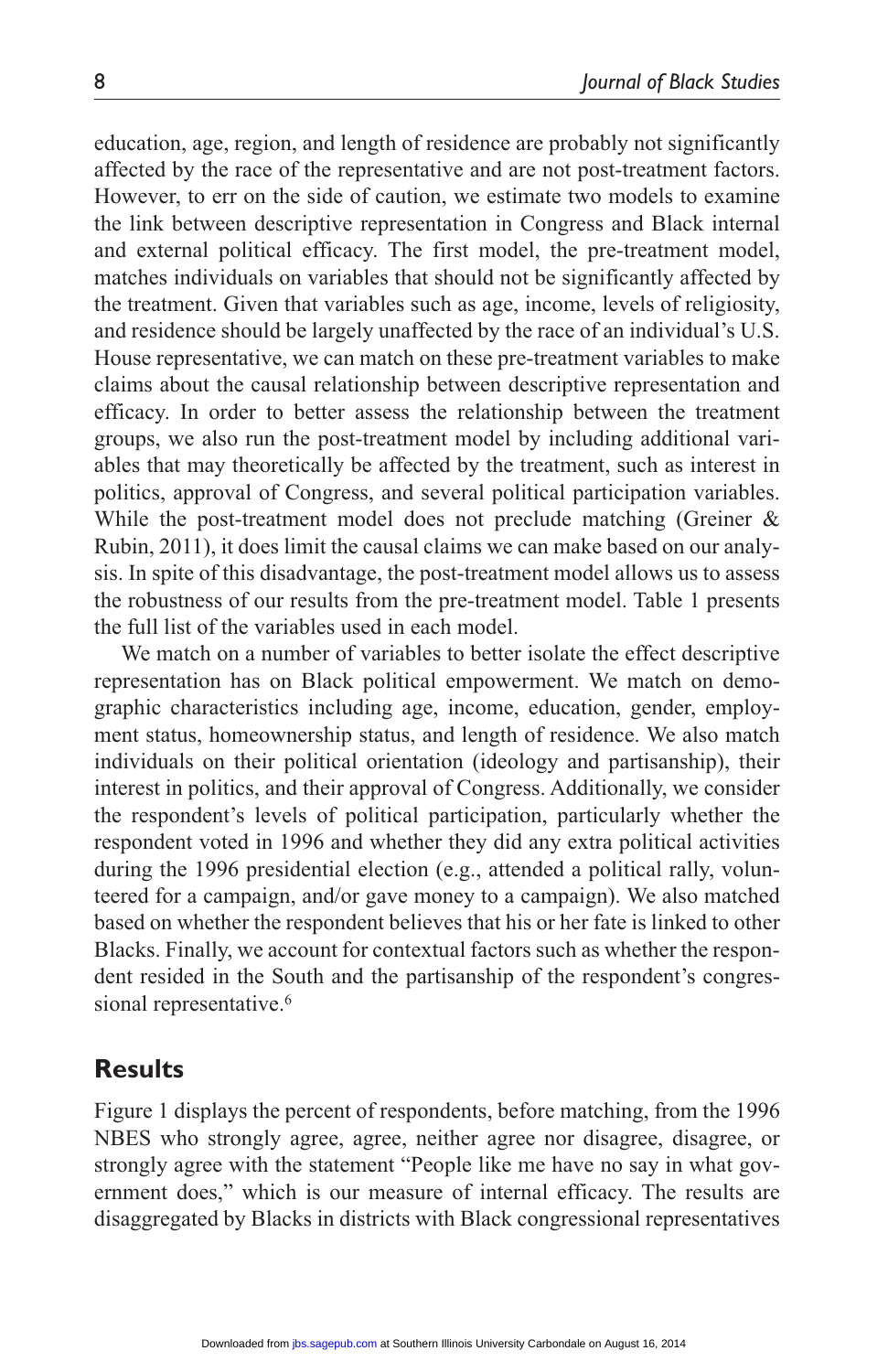| Pre-treatment             | Post-treatment                  |  |
|---------------------------|---------------------------------|--|
| Age                       | Age                             |  |
| Income                    | Income                          |  |
| Education                 | Education                       |  |
| Male                      | Male                            |  |
| Married                   | Married                         |  |
| Employed                  | Employed                        |  |
| Homeowner                 | Homeowner                       |  |
| Renter                    | Renter                          |  |
| Length of residence       | Length of residence             |  |
| Republican                | Republican                      |  |
| Democrat                  | Democrat                        |  |
| Political ideology        | Political ideology              |  |
| Union membership          | Union membership                |  |
| Importance of religion    | Importance of religion          |  |
| Church attendance         | Church attendance               |  |
| South                     | South                           |  |
| Represented by a Democrat | Represented by a Democrat       |  |
|                           | Interested in campaigns         |  |
|                           | Attends rally                   |  |
|                           | Gave money to a political cause |  |
|                           | Linked fate                     |  |
|                           | Trust in government             |  |
|                           | Congressional approval          |  |
|                           | Voted                           |  |

**Table 1.** List of Variables Used for Genetic Matching Across Two Models.

and Blacks in districts with White representatives. The results suggest that Blacks have higher than expected levels of internal efficacy. More than 50% of Blacks in both types of congressional districts believe that they have some say in what government does. Fewer than 20% of Black voters strongly agree that individuals such as themselves have no say in what government does. However, Blacks in districts with Black representatives have higher levels of internal efficacy than Blacks who reside in districts with White elected officials. Blacks who are descriptively represented in Congress are about 8% more likely than those represented by White elected officials to disagree or strongly disagree that they have no say in what government does. These preliminary results indicate Blacks who are represented by Black elected officials feel that they can influence public policy more than their counterparts who are not descriptively represented.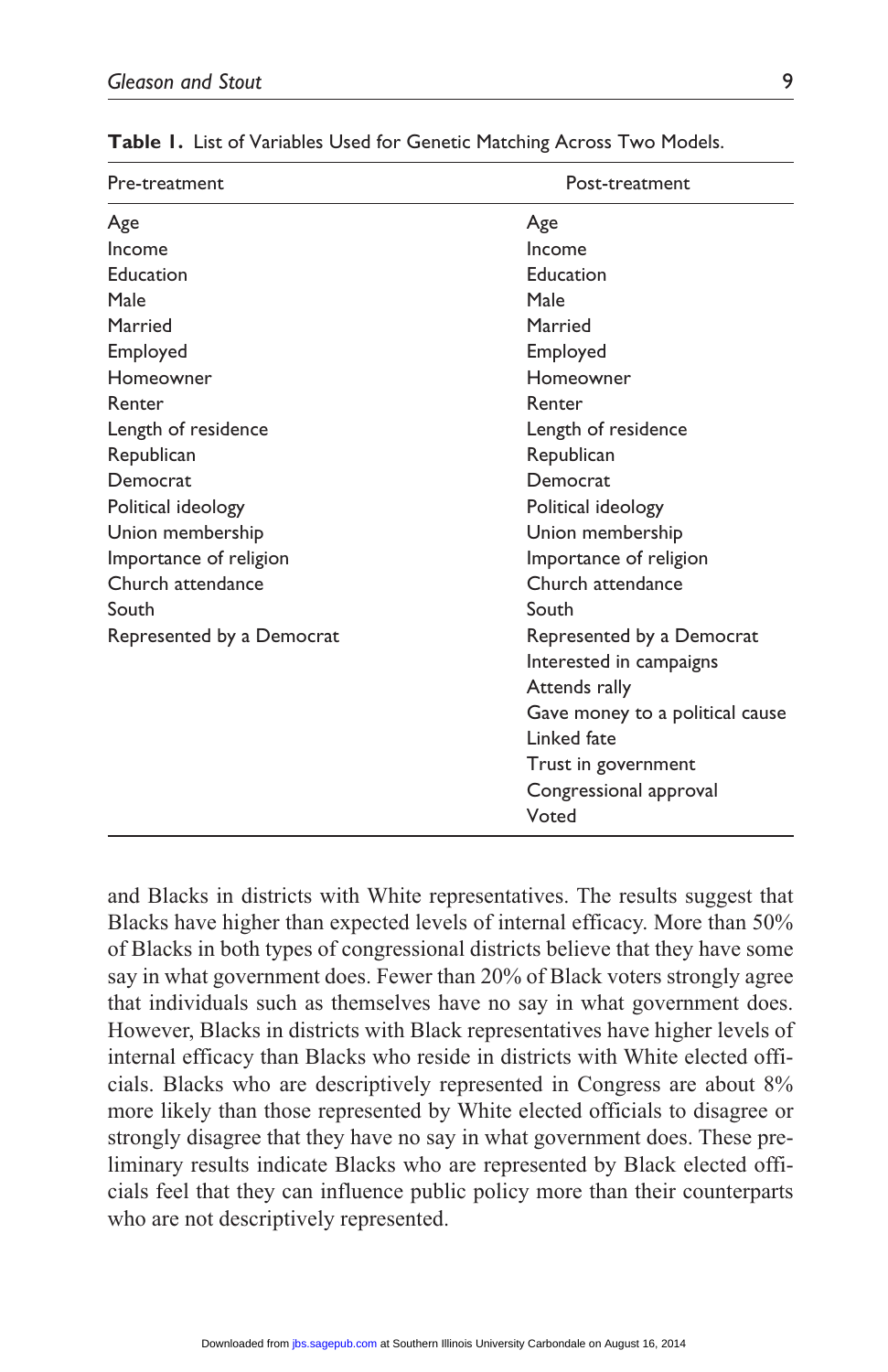

**Figure 1.** Black internal efficacy for Blacks who are descriptively represented and for Blacks who are not.





Blacks in districts with Black elected officials also appear to believe that government is more responsive than Blacks who are represented by White congressional representatives. Figure 2 displays five ordinal responses to the statement "Public officials don't care what people like me think," which is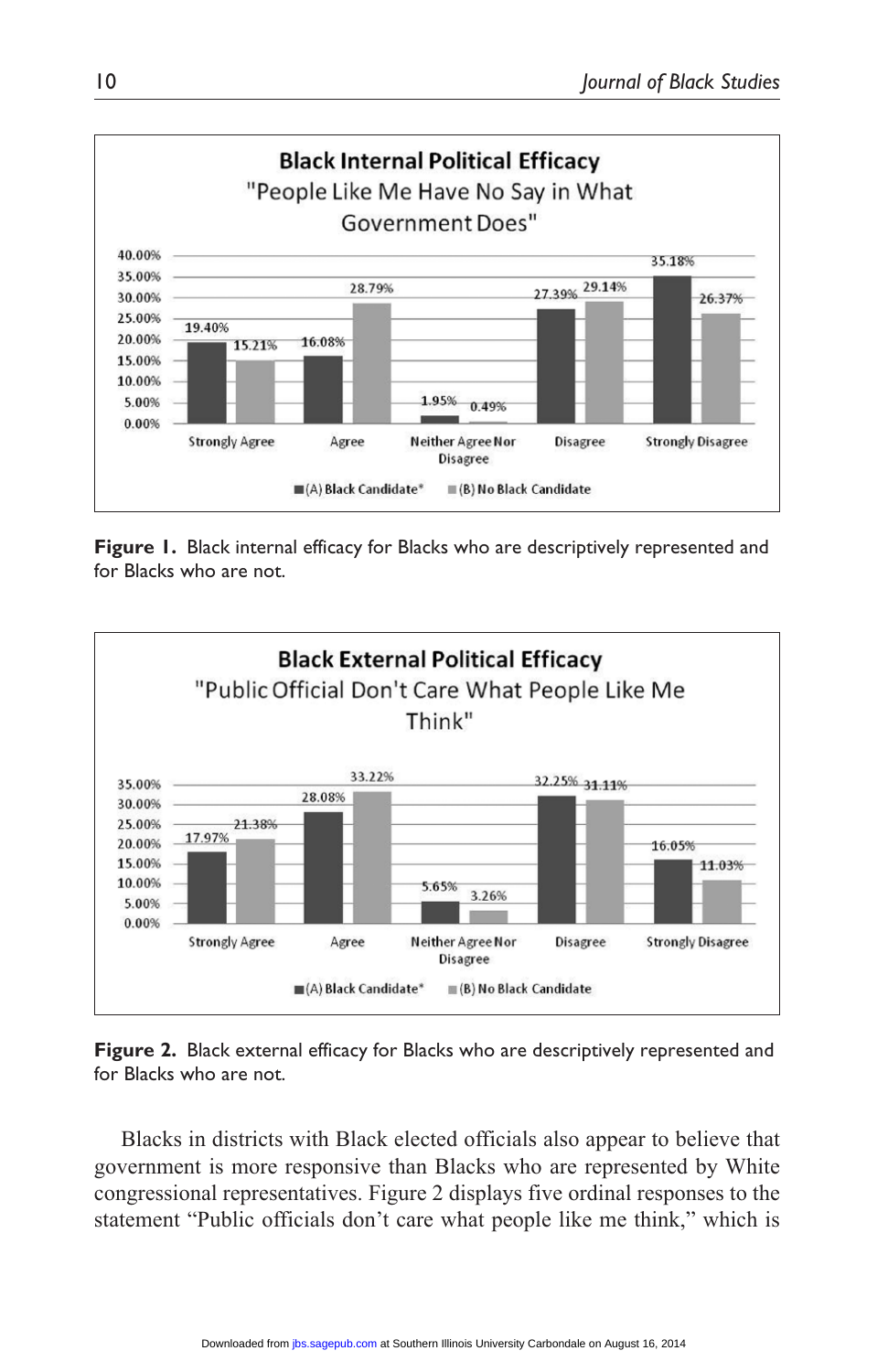our measure of external efficacy. While a majority of Black respondents believe public officials are not responsive to individuals such as themselves, Blacks who are descriptively represented are 6% more likely to disagree or strongly disagree with the statement "Public officials don't care what people like me think" than those who are represented by White elected officials. Blacks who are descriptively represented appear to be more efficacious than their counterparts who are represented by White congressional representatives. While this indicates that descriptive representation is associated with Black political empowerment, more work needs to be done to ensure that descriptive representation actually leads to changes in Black political empowerment. Moreover, further analysis is necessary to isolate the effect that descriptive representation has on Black political empowerment. To do this, we now turn to genetic matching.

Figure 3 displays forest plots of the standardized differences of the means of each variable before and after matching. Figure 3 presents the covariate balances for both the pre-treatment model and the post-treatment model. Hollow symbols in each figure indicate that there is a statistically significant difference  $(p < .10)$  between the control and the treatment groups based on the bootstrapped Kolmogorov-Smirnov test.7 The closer the symbol is to zero, the less difference there is between the control and the treatment groups. Before matching, there are significant differences in three of the variables (age, length of residence, and homeowner) in the pre-treatment model and nine of the variables in the post-treatment model (age, length of residence, homeowner, renter, income, union membership, R's interest in campaigns, R attended a rally, R gave money). Following the genetic matching procedure, there are no significant differences between the treatment and the control groups in either the pre-treatment or the post-treatment models. Moreover, genetic matching reduced the difference between the treatment and control groups in all but three variables in the pre-treatment model. In the post-treatment model, genetic matching improved balance in 20 of the 24 covariates. The lack of statistically significant differences between the two treatment groups after matching indicates that we have achieved full balance on a number of covariates (see Henderson & Chatfield, 2011). This provides us with the opportunity to isolate the effect that descriptive representation has on political efficacy and better understand the causal link between these two variables.

Table 2 presents the Average Treatment of the Treated (ATT) effect that notes how likely a respondent is to have the outcome of interest, inclusive of all observations, of descriptive representation on internal and external political efficacy (Guo & Fraser, 2010; Young, 2008).<sup>8</sup> The two sets of rows display differences in internal and external efficacy for the treatment and control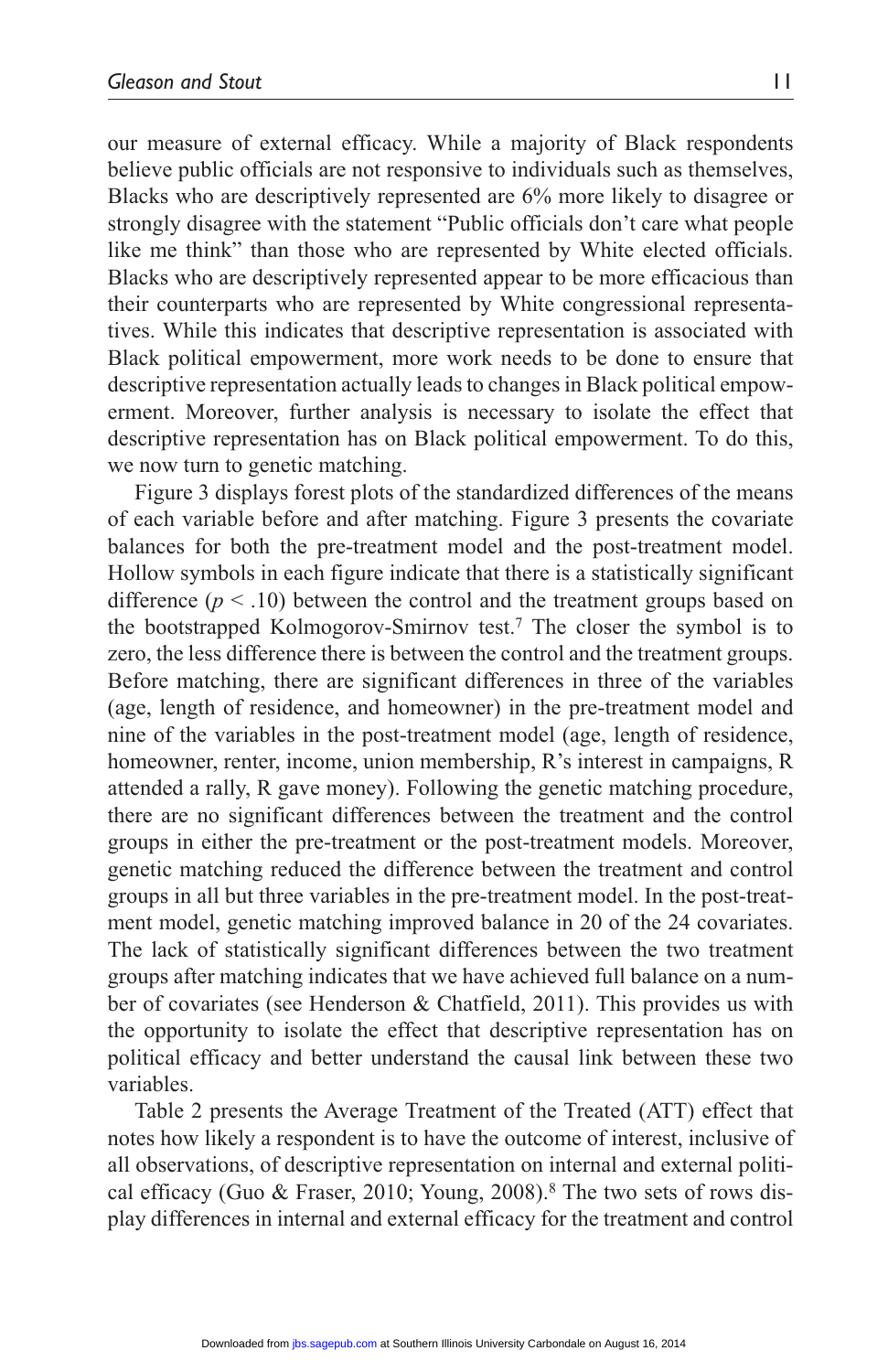

**Figure 3.** Absolute standardized difference of means before and after matching for both the (a) pre- and (b) post-treatment models.

*Note.* Hollow symbols indicate a significant difference between the treatment and the control groups at *p* < .10 using the Kolmogorov-Smirnov test.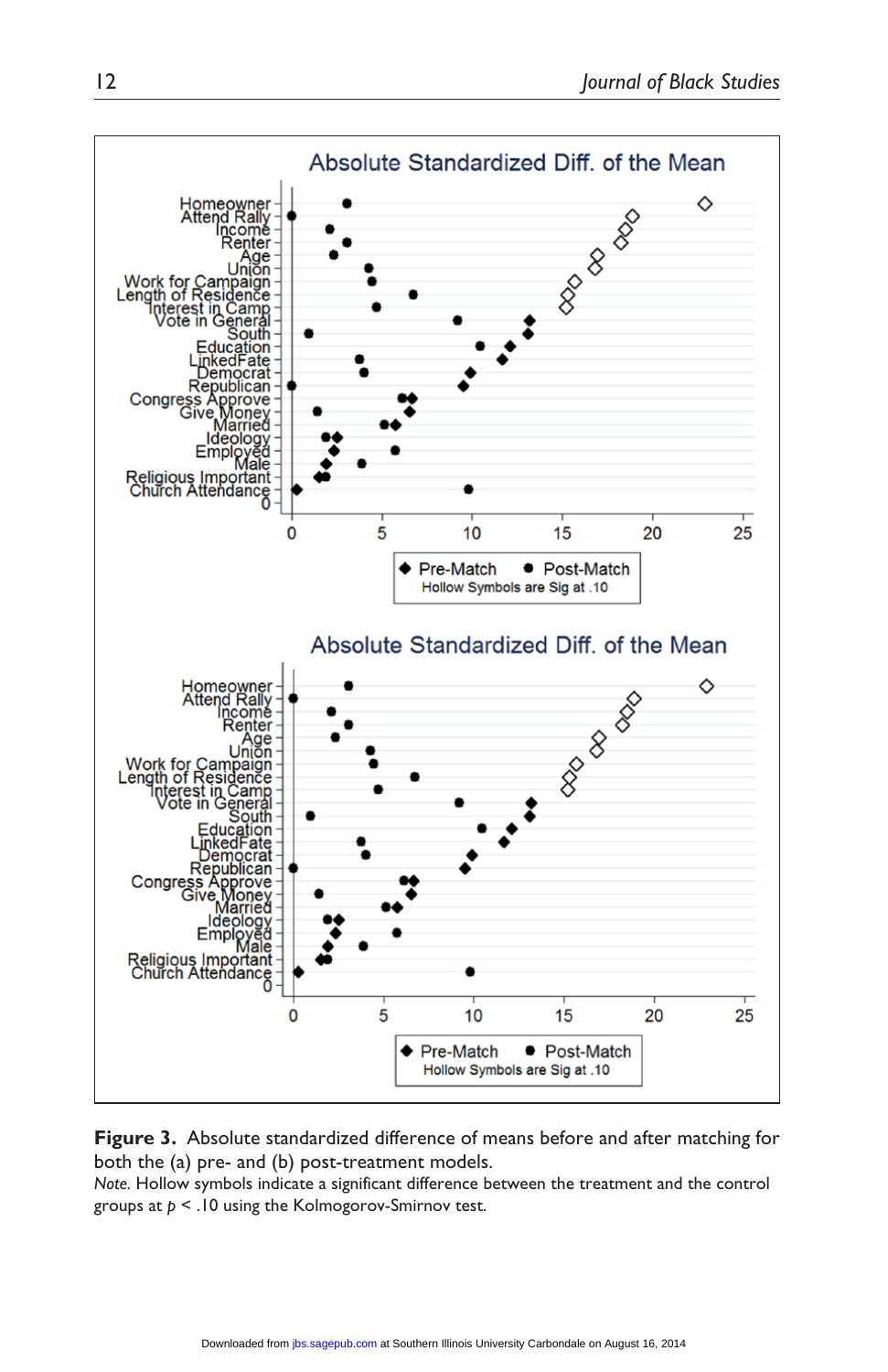| Dependent variable   | Coefficient | SE   |
|----------------------|-------------|------|
| Pre-treatment model  |             |      |
| External efficacy    | $0.33*$     | 0.17 |
| Internal efficacy    | 0.28        | 0.19 |
| Post-treatment model |             |      |
| External efficacy    | 0.43        | 0.19 |
| Internal efficacy    | 0.33        | 0.21 |

**Table 2.** Average Treatment Effect of the Treated Before and After Genetic Matching.

*Note. SE* = standard error. The results are based on a difference of means test between the treatment and control groups.

Significance levels: \*10%.

groups based on two sets of genetic matching models (i.e., pre- and posttreatment models). The models also display significance levels based on a test of means between the treatment and control groups. Positive results indicate higher levels of efficacy based on the treatment.

The results indicate descriptive representation has a powerful impact on Blacks' feelings of external political efficacy. Black respondents who are descriptively represented have a third of point greater score on a 5-point scale of efficacy than their counterparts who are represented by White elected officials in the pre-treatment model. In the post-treatment model, this effect increases to almost half of a point on the 5-point scale. Not only is this effect significant, but it is substantial in magnitude. The results for internal efficacy are less encouraging; the differences in internal efficacy between the treatment and control groups are insignificant in both the preand post-treatment models. This may indicate that descriptive representation increases Blacks' belief that government is responsive to them, but it does not change their feelings about their ability to affect the political system. While the ATT effect for internal efficacy is insignificant, it is positive and relatively substantial in magnitude. Overall, the results indicate that Black candidates have a strong effect on Blacks' perceptions of external political efficacy and a modest but insignificant impact on Blacks' feelings of internal political efficacy.

## **Discussion**

By utilizing genetic matching, which creates a pseudo-experimental setting, we are able to not only better isolate the effect of descriptive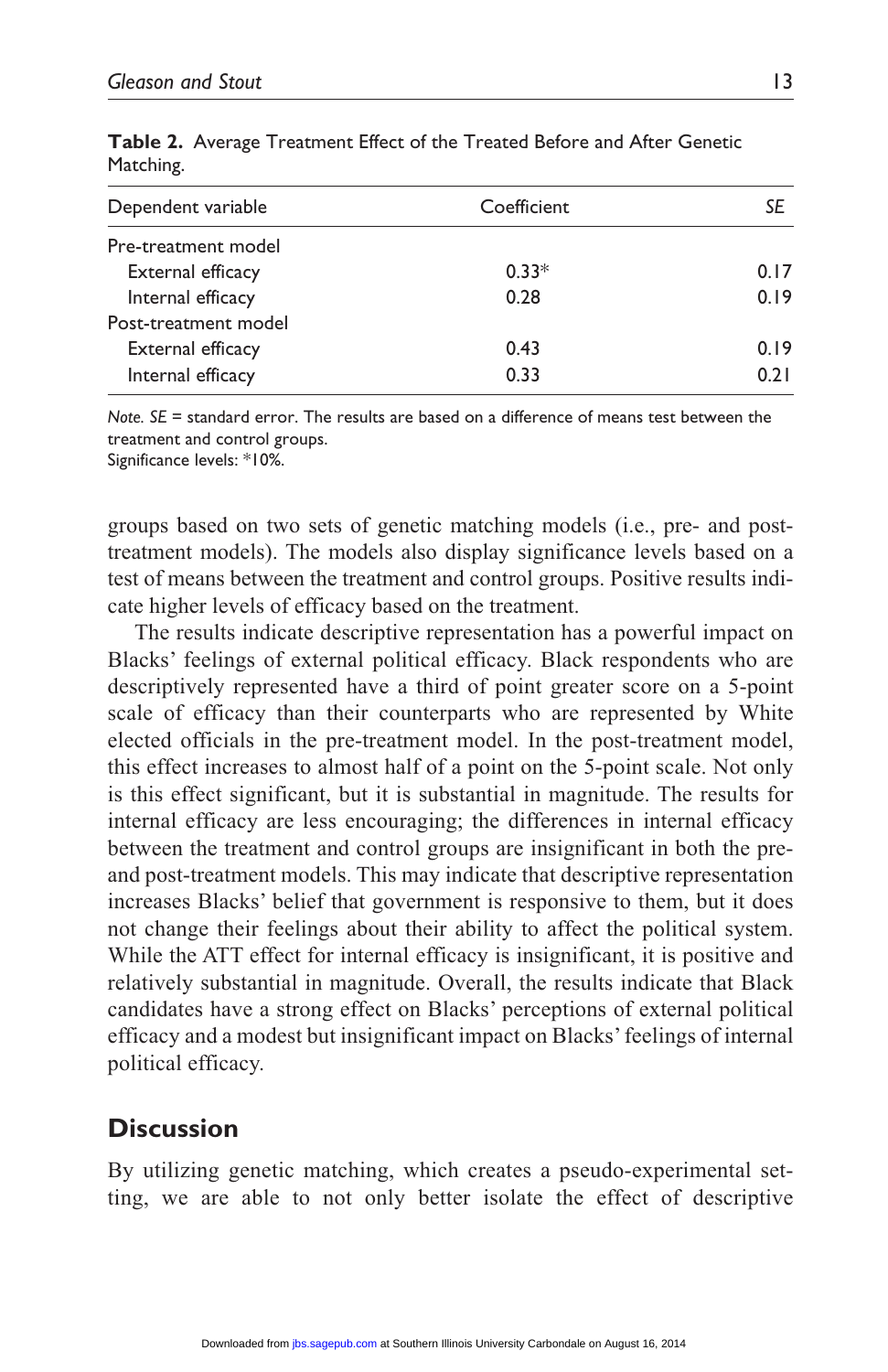representation on Black political empowerment, but we also are able to provide support for the claim that descriptive representation *causally influences* Black external efficacy. We, thus, are able to show that descriptive representation has a transformative effect on Black political empowerment. Our findings highlight the importance of Black office-holding in altering Black public opinion. Moreover, this study makes an important contribution to the descriptive representation literature that has long been able to show an associational relationship between Black representation and differences in political attitudes, but not a causal relationship. This study provides strong evidence that higher levels of efficacy are a result of descriptive representation rather than the cause of it. The results of this study indicate that Black elected officials do not have to be Barack Obama to inspire higher levels of Black empowerment; even Black U.S. House representatives lead Blacks to feel that government is more responsive to individuals like themselves.

This is not to say that our results are without their shortcomings. First, our study could be improved with more recent data. However, given that few available data sets have both a significant number of Black respondents in different congressional districts and ask questions about political efficacy, this is a difficult task.<sup>9</sup> We hope that future studies will revisit our findings with more recent data. Second, future research should examine the link between descriptive representation and changes in political behavior for other underrepresented groups such as Latinos, Asian Americans, and women. Finally, we hope that future studies will revisit our examination of descriptive representation and Black political empowerment, by examining different political attitudes and behaviors using this causal framework. In spite of these limitations, our study provides a vital first step in demonstrating that Black voters respond positively to Black office-holding.

In addition to examining the influence of Black elected officials on Black political empowerment, future research should reassess our results by exploring how within-group differences among Black politicians may influence their ability to empower voters. The data set that we draw from only has Blacks in districts with Black Democratic House Representatives. However, with the election of more Black Republicans, some of whom distance themselves from the Black establishment in Congress, more work should be done to determine whether *all* Black candidates empower Black voters equally (see also Henry, 2013).

Beyond partisanship, there are a growing number of African American politicians and elected officials who are campaigning and governing using a race-neutral strategy in hopes of attaining higher office (see Gillespie,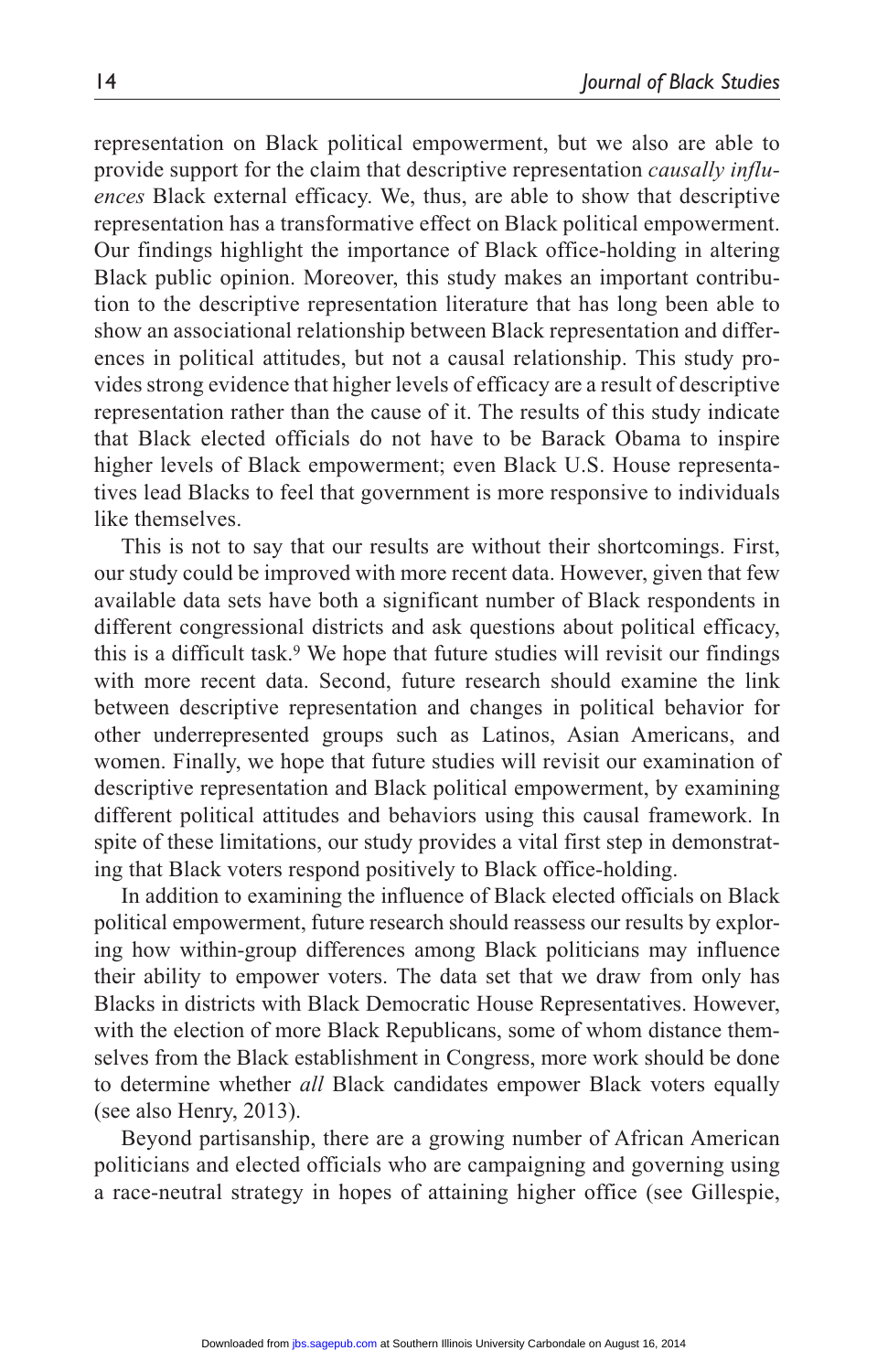2012; Strickland & Whicker, 1992; Wright, 1995). While such a strategy may improve Black candidates' ability to hold elected office outside of majority-minority districts, it is possible that these candidates' lack of focus on race could diminish their empowerment effect on Black voters (Gilliam & Kaufmann, 1998; Orey, 2006). In addition to examining the influence of descriptive representation on Black political empowerment, future research should explore the conditional or even interactive effects that descriptive and substantive representation have on improving Blacks' levels of internal and external efficacy. For example, do Black politicians only empower Black voters because they substantively represent them on average better than White elected officials? Or does only the symbol of co-racial representation matter in empowering Blacks? Future research that combines quantitative measures of representation (i.e., congressional voting records, interest group congressional scores) and/or qualitative data (i.e., content analysis of floor speeches or bills proposed) should re-address the questions raised in this study.10

While controversies surrounding the creation of majority-minority districts have received less notoriety in recent years than they have in the late 1980s and early 1990s, a number of recent court cases (e.g., *Georgia v. Ashcroft*, 2003; *Perry v. Perez*, 2012) demonstrate the question of majorityminority districts is far from resolved. One of the most recent cases, *Woullard v. Mississippi* (2006), involves a court challenge in federal district court to stop the dismantling of a majority-minority district in Mississippi. In this case, the court ruled for the state and allowed the district to be dismantled; presumably, the level of Black efficacy in that district decreased.

While Blacks may not in all cases prefer an African American candidate to a non-Black politician (for example, majority Black city Detroit recently elected White mayor Mike Duggan), more should be done to ensure that racially under-represented groups have the opportunity to select their preferred representative. Not only do Black politicians generally represent Black constituents in Congress better than White representatives in a number of ways (Grose, 2011; Tate, 2003; Washington, 2011), but they also empower Black voters. Simply creating districts for Black representatives increases Black external political efficacy, which could have a number of positive implications for Black politics and American politics overall.

While the creation of more majority-minority districts should increase Black representation, there are a number of scholars who point out that in some ways this may be limiting. This is evidenced by the fact that following the large growth in Black representation in Congress following the creation of a number of majority-minority districts in 1992, Black representation in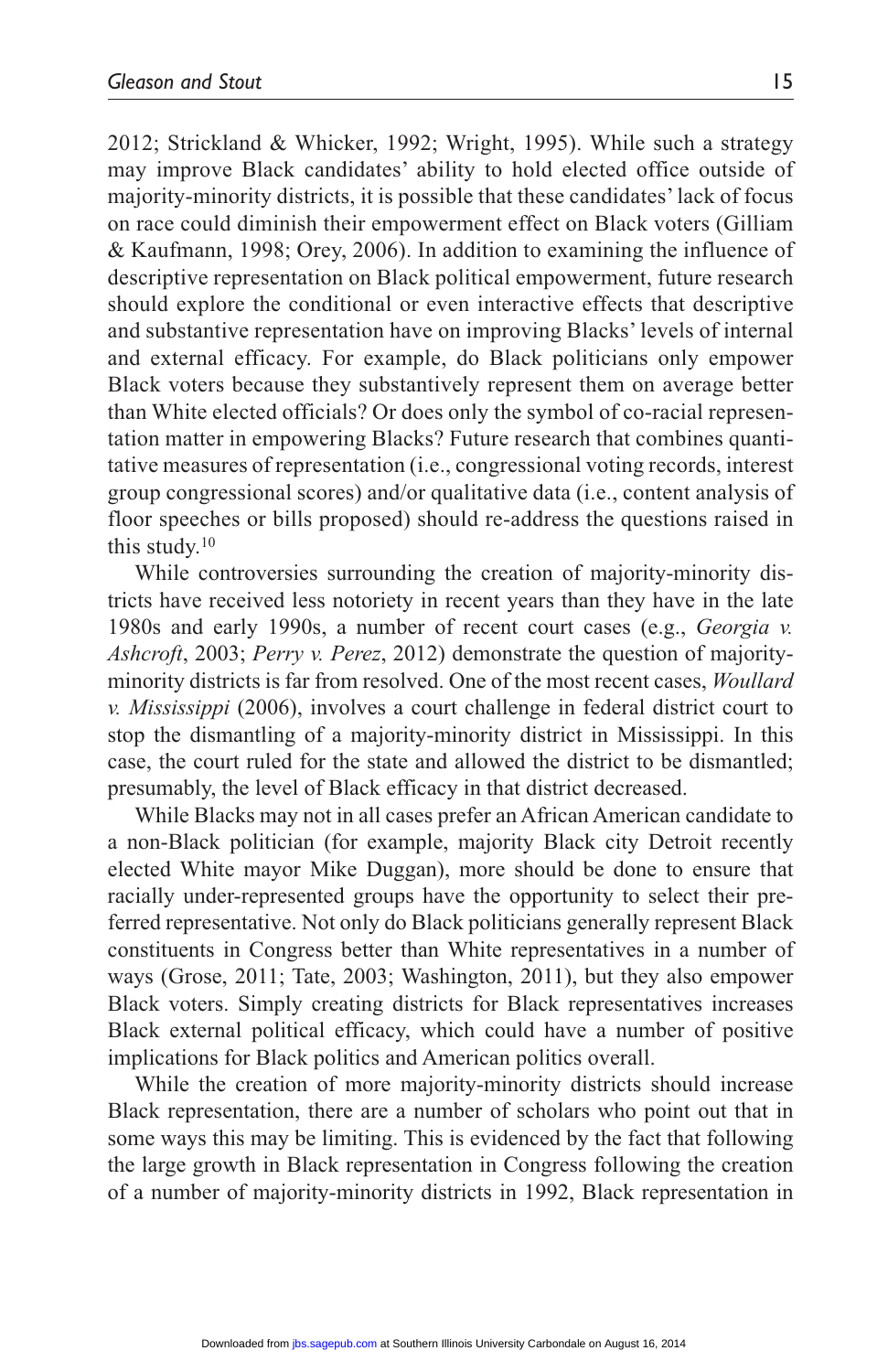Congress has largely stalled. Thus, to empower the large percentage of Blacks who reside outside of majority-minority districts, Black politicians have to build coalitions with other racial/ethnic groups in order to succeed. With the growing numbers of Latinos and Asian Americans in the United States and Blacks' growing levels of political participation, it is possible that the coalition of liberal Whites, Blacks, Latinos, and Asian Americans that Obama used to propel himself to victory in 2012 can be replicated by other Black elected officials.

Moreover, Hajnal (2007) argued that Whites become more accepting of Black politicians after becoming familiar with their governing style. As a result, it is possible that Obama's election to the White House may open the door for future Black politicians to succeed outside of majority-minority districts. However, this is probably more likely to occur among liberal and Democratic Whites than it is among conservative and Republican Whites who tend to have lower evaluations of Obama than previous Democratic presidents (Abrajano & Burnett, 2012). While Blacks still disproportionately campaign in areas that are majority Black (see Shah, 2014), it is possible that future researchers will be able to examine the impact of Black representation for a greater number of Blacks both within and outside of majority-minority districts as attitudes toward African American candidates change and the racial/ethnic make-up of the electorate grows friendlier to candidates from underrepresented groups (Lee, Boeckelman, & Day, 2013).

Decades of research have highlighted the integral role political efficacy plays in the success of any group. Political efficacy is associated with higher levels of political trust, several forms of political participation, and higher levels of approval for the government (Abramson & Aldrich, 1982; Finkel, 1985, 1987; Shingles, 1981). By changing levels of Black political efficacy, these elected officials may drastically alter many aspects of Black politics. African Americans who were previously disengaged from the political system or doubted their abilities to influence government may become more involved. The increase in Black efficacy that came from the creation of several majority-minority districts in the 1980s and 1990s may partially explain the significant growth in the number of Black U.S. Senate and gubernatorial candidates and elected officials in recent years, Blacks' growing importance in federal offices, and even may have laid the groundwork for the 2008 presidential election of Barack Obama. Moreover, if we continue to see an increase in Black political activity rooted in changes in Black political efficacy, then we will also see more resources being allocated to a previously marginalized Black community.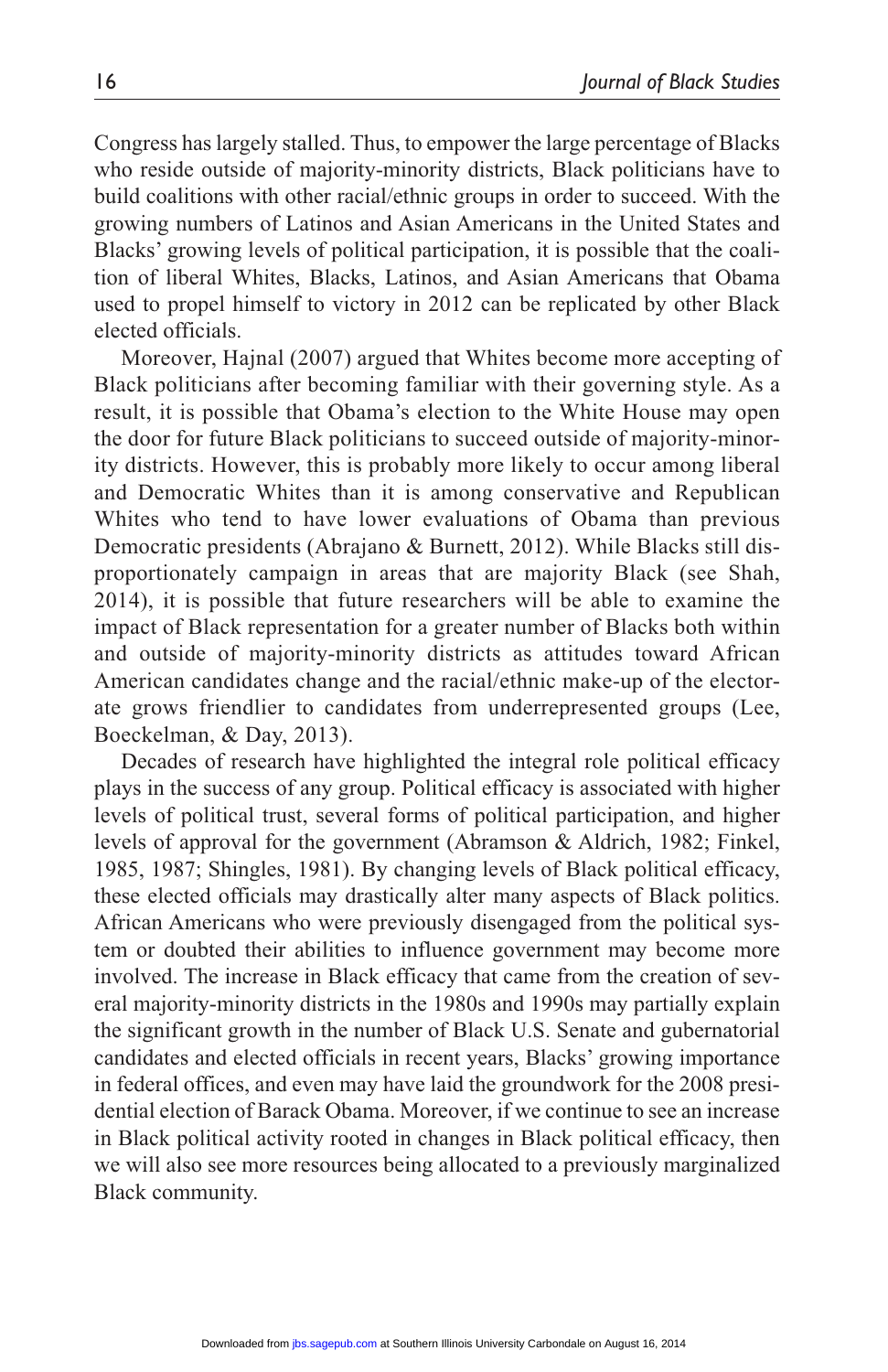# **Appendix**

| $0.95**$<br>$-0.26$<br><b>Black House Representation</b><br>(0.42)<br>(0.42)<br>0.00<br>$-0.03*$<br>(0.01)<br>(0.01)<br>0.00<br>$-0.01$<br>Income<br>(0.01)<br>(0.01)<br>0.03<br>$-0.02$<br>Education<br>(0.08)<br>(0.08)<br>0.09<br>$-0.06$<br>Male<br>(0.31)<br>(0.32)<br>$0.48**$<br>$-0.14$<br>Married<br>(0.19)<br>(0.20)<br>$-0.78$<br>$-0.90$<br>Unemployed<br>(0.62)<br>(0.64)<br>2.14<br>2.05<br>Renter<br>(1.38)<br>(1.32)<br>$2.44*$<br>3.02**<br>Homeowner<br>(1.37)<br>(1.33)<br>$-0.00$<br>$-0.00$<br>Length of residence<br>(0.00)<br>(0.01)<br>2.90**<br>15.09<br>Republican<br>(1.36)<br>(548.02)<br>0.13<br>0.20<br>Democrat<br>(0.37)<br>(0.38)<br>$-0.19$<br>0.17<br>Ideology<br>(0.19)<br>(0.19)<br>$-0.44$<br>$-0.96***$<br>Member of a union<br>(0.33)<br>(0.34)<br>$-0.35$<br>0.39<br>(0.24)<br>(0.24)<br>$0.24*$<br>0.11<br>(0.14)<br>(0.14)<br>0.30<br>$-0.29$<br>(0.34)<br>(0.34) | Variables            | External efficacy | Internal efficacy |
|--------------------------------------------------------------------------------------------------------------------------------------------------------------------------------------------------------------------------------------------------------------------------------------------------------------------------------------------------------------------------------------------------------------------------------------------------------------------------------------------------------------------------------------------------------------------------------------------------------------------------------------------------------------------------------------------------------------------------------------------------------------------------------------------------------------------------------------------------------------------------------------------------------------|----------------------|-------------------|-------------------|
|                                                                                                                                                                                                                                                                                                                                                                                                                                                                                                                                                                                                                                                                                                                                                                                                                                                                                                              |                      |                   |                   |
|                                                                                                                                                                                                                                                                                                                                                                                                                                                                                                                                                                                                                                                                                                                                                                                                                                                                                                              |                      |                   |                   |
|                                                                                                                                                                                                                                                                                                                                                                                                                                                                                                                                                                                                                                                                                                                                                                                                                                                                                                              | Age                  |                   |                   |
|                                                                                                                                                                                                                                                                                                                                                                                                                                                                                                                                                                                                                                                                                                                                                                                                                                                                                                              |                      |                   |                   |
|                                                                                                                                                                                                                                                                                                                                                                                                                                                                                                                                                                                                                                                                                                                                                                                                                                                                                                              |                      |                   |                   |
|                                                                                                                                                                                                                                                                                                                                                                                                                                                                                                                                                                                                                                                                                                                                                                                                                                                                                                              |                      |                   |                   |
|                                                                                                                                                                                                                                                                                                                                                                                                                                                                                                                                                                                                                                                                                                                                                                                                                                                                                                              |                      |                   |                   |
|                                                                                                                                                                                                                                                                                                                                                                                                                                                                                                                                                                                                                                                                                                                                                                                                                                                                                                              |                      |                   |                   |
|                                                                                                                                                                                                                                                                                                                                                                                                                                                                                                                                                                                                                                                                                                                                                                                                                                                                                                              |                      |                   |                   |
|                                                                                                                                                                                                                                                                                                                                                                                                                                                                                                                                                                                                                                                                                                                                                                                                                                                                                                              |                      |                   |                   |
|                                                                                                                                                                                                                                                                                                                                                                                                                                                                                                                                                                                                                                                                                                                                                                                                                                                                                                              |                      |                   |                   |
|                                                                                                                                                                                                                                                                                                                                                                                                                                                                                                                                                                                                                                                                                                                                                                                                                                                                                                              |                      |                   |                   |
|                                                                                                                                                                                                                                                                                                                                                                                                                                                                                                                                                                                                                                                                                                                                                                                                                                                                                                              |                      |                   |                   |
|                                                                                                                                                                                                                                                                                                                                                                                                                                                                                                                                                                                                                                                                                                                                                                                                                                                                                                              |                      |                   |                   |
|                                                                                                                                                                                                                                                                                                                                                                                                                                                                                                                                                                                                                                                                                                                                                                                                                                                                                                              |                      |                   |                   |
|                                                                                                                                                                                                                                                                                                                                                                                                                                                                                                                                                                                                                                                                                                                                                                                                                                                                                                              |                      |                   |                   |
|                                                                                                                                                                                                                                                                                                                                                                                                                                                                                                                                                                                                                                                                                                                                                                                                                                                                                                              |                      |                   |                   |
|                                                                                                                                                                                                                                                                                                                                                                                                                                                                                                                                                                                                                                                                                                                                                                                                                                                                                                              |                      |                   |                   |
|                                                                                                                                                                                                                                                                                                                                                                                                                                                                                                                                                                                                                                                                                                                                                                                                                                                                                                              |                      |                   |                   |
|                                                                                                                                                                                                                                                                                                                                                                                                                                                                                                                                                                                                                                                                                                                                                                                                                                                                                                              |                      |                   |                   |
|                                                                                                                                                                                                                                                                                                                                                                                                                                                                                                                                                                                                                                                                                                                                                                                                                                                                                                              |                      |                   |                   |
|                                                                                                                                                                                                                                                                                                                                                                                                                                                                                                                                                                                                                                                                                                                                                                                                                                                                                                              |                      |                   |                   |
|                                                                                                                                                                                                                                                                                                                                                                                                                                                                                                                                                                                                                                                                                                                                                                                                                                                                                                              |                      |                   |                   |
|                                                                                                                                                                                                                                                                                                                                                                                                                                                                                                                                                                                                                                                                                                                                                                                                                                                                                                              |                      |                   |                   |
|                                                                                                                                                                                                                                                                                                                                                                                                                                                                                                                                                                                                                                                                                                                                                                                                                                                                                                              |                      |                   |                   |
|                                                                                                                                                                                                                                                                                                                                                                                                                                                                                                                                                                                                                                                                                                                                                                                                                                                                                                              |                      |                   |                   |
|                                                                                                                                                                                                                                                                                                                                                                                                                                                                                                                                                                                                                                                                                                                                                                                                                                                                                                              |                      |                   |                   |
|                                                                                                                                                                                                                                                                                                                                                                                                                                                                                                                                                                                                                                                                                                                                                                                                                                                                                                              |                      |                   |                   |
|                                                                                                                                                                                                                                                                                                                                                                                                                                                                                                                                                                                                                                                                                                                                                                                                                                                                                                              | Religious importance |                   |                   |
|                                                                                                                                                                                                                                                                                                                                                                                                                                                                                                                                                                                                                                                                                                                                                                                                                                                                                                              |                      |                   |                   |
|                                                                                                                                                                                                                                                                                                                                                                                                                                                                                                                                                                                                                                                                                                                                                                                                                                                                                                              | Church attendance    |                   |                   |
|                                                                                                                                                                                                                                                                                                                                                                                                                                                                                                                                                                                                                                                                                                                                                                                                                                                                                                              |                      |                   |                   |
|                                                                                                                                                                                                                                                                                                                                                                                                                                                                                                                                                                                                                                                                                                                                                                                                                                                                                                              | South                |                   |                   |
|                                                                                                                                                                                                                                                                                                                                                                                                                                                                                                                                                                                                                                                                                                                                                                                                                                                                                                              |                      |                   |                   |

**Table A1.** Ordered Logit Regression Predicting Efficacy Using Coarsened Exact Matching Weights Based on the Percent Black of the Population and the *R*'s Representative's Leadership Council For Civil Rights (LCCR) Scores.

*(continued)*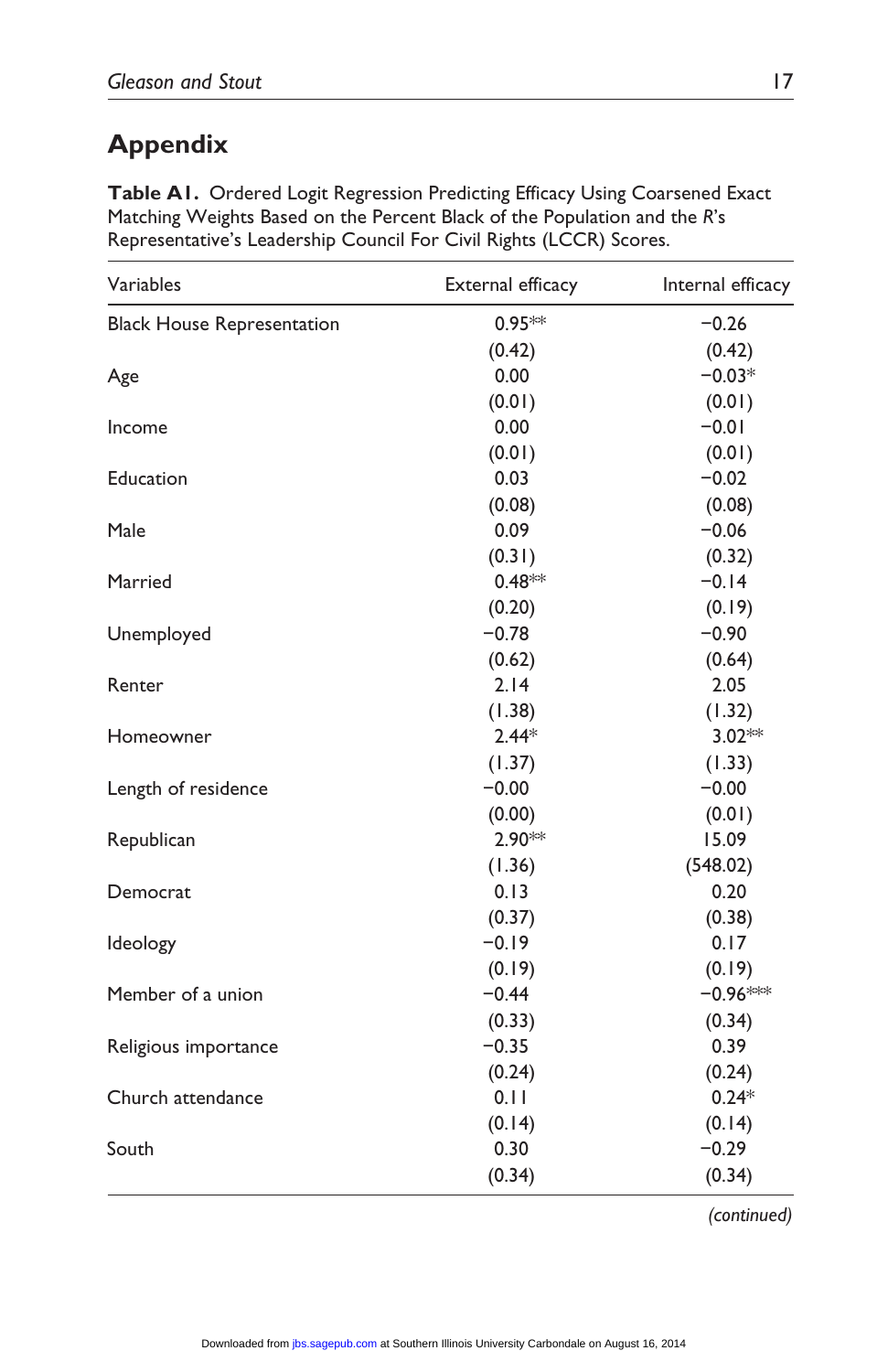| Variables                      | External efficacy | Internal efficacy |
|--------------------------------|-------------------|-------------------|
| Campaign interest              | $-0.29$           | $-0.10$           |
|                                | (0.22)            | (0.23)            |
| Attended a rally               | $-0.15$           | $-0.04$           |
|                                | (0.46)            | (0.47)            |
| Donate to a political campaign | 0.26              | $1.23**$          |
|                                | (0.52)            | (0.53)            |
| Linked fate                    | 0.36              | $-0.83*$          |
|                                | (0.42)            | (0.44)            |
| Trust government               | $0.62*$           | $0.64*$           |
|                                | (0.33)            | (0.33)            |
| Voted in 94                    | $-0.04$           | $0.57*$           |
|                                | (0.32)            | (0.34)            |
| Cut I                          | 2.39              | 0.43              |
|                                | (1.98)            | (1.94)            |
| Cut 2                          | $3.94**$          | 1.43              |
|                                | (2.00)            | (1.94)            |
| Cut 3                          | 4.29**            | 1.50              |
|                                | (2.00)            | (1.94)            |
| Cut 4                          | $6.12***$         | 2.74              |
|                                | (2.02)            | (1.95)            |
| Observations                   | 204               | 206               |
|                                |                   |                   |

#### **Table A1. (continued)**

*Note.* Standard errors in parenthesis. The above results are derived from a regression that uses coarsened exact matching weights. Black respondents in districts with Black U.S. House Representatives (i.e., treatment) were matched with Blacks without these representatives (i.e., control) based on the differences in the percent of Blacks in the respondent's districts and the respondent's representatives LCCR score. After matching on these variables and utilizing these matching weights, there were no significant differences ( $p < .05$ ) in treatment and control groups in the percent Black in district (Percent Black $_{Treatment} = .57$ , Percent Black<sub>control</sub> = .56) or LCCR scores (LCCR<sub>Treatment</sub> = 95, LCCR<sub>control</sub> = 93.5). \**p* < .1. \*\**p* < .05. \*\*\**p* < .01.

#### **Declaration of Conflicting Interests**

The authors declared no potential conflicts of interest with respect to the research, authorship, and/or publication of this article.

#### **Funding**

The authors received no financial support for the research, authorship, and/or publication of this article.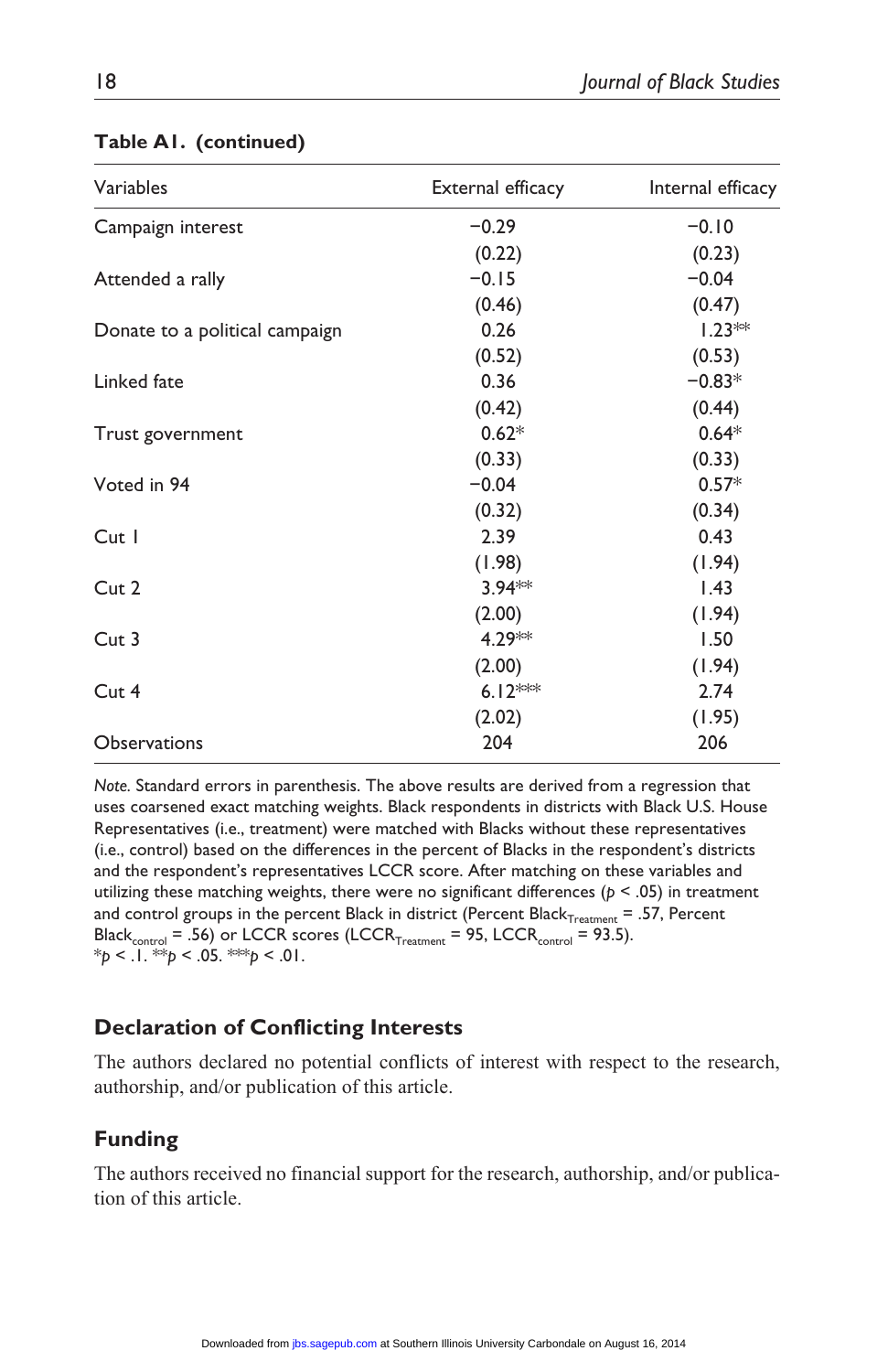#### **Notes**

- 1. Pitkin (1967) coined the term *descriptive representation* in her seminal book "The Concept of Representation." Pitkin defines descriptive representation as the act of a representative sharing some feature (i.e., race, gender, occupation, etc. . . . ) with their constituents. For example, when Blacks are represented by other Blacks, they are descriptively represented.
- 2. We use internal and external efficacies as measures of political empowerment in this study.
- 3. Hayes and McKee (2011) examine the causal relationship between descriptive representation and turnout. Scherer and Curry (2010) explore the causal relationship between descriptive representation and views of institutional legitimacy.
- 4. Propensity score matching is sensitive to specification, both in terms of variables and mathematical specification. Accordingly, the choices researchers make matter a great deal for the results that come out of matching equations. Fortunately, genetic matching addresses the latter problem by using an iterative process to identify the specification that minimizes differences between the control and the treatment groups (Diamond & Sekhon, 2005).
- 5. Data are balanced when there are no statistically significant differences between the treatment and control groups on the covariates specified by the researcher (Diamond & Sekhon, 2005; Guo & Fraser, 2010).
- 6. Unfortunately, the inclusion of a percent Black variable and Leadership Council for Civil Rights (LCCR) score variable would not provide balanced results between our treatment and control groups. To ensure that these two key variables were not driving our findings, we used coarsened exact matching (CEM; see Iacus, King, & Porro, 2011) and matched Blacks in districts with Black congressional representatives (i.e., treatment group) to Blacks in districts without Black representatives (i.e., control groups) based only on the percent Black in the district and the respondents' representatives' LCCR score. Including both these variables and the individual level variables in Figure 3 results in no statistical matches using CEM and unbalanced data using genetic matching. Following the CEM matching procedure for only district characteristics, we account for additional imbalances using regression. While the lack of exact matches for even these two variables, which is required for coarsened exact matching, diminished our sample size, we did achieve covariate balance on the percent Black in district and LCCR measures. Following matching, we estimated an ordered logit regression model controlling for several factors listed in Figure 3. The models presented in Appendix Table A1 show that the presence of a co-racial house representative increased Black external efficacy even after Blacks are matched so that the respondent's district's racial make-up and his or her representative's LCCR scores are not statistically different.
- 7. The Kolmogorov-Smirnov test is used to measure the extent of balance between two distributions. In this test, the null hypothesis is that the two distributions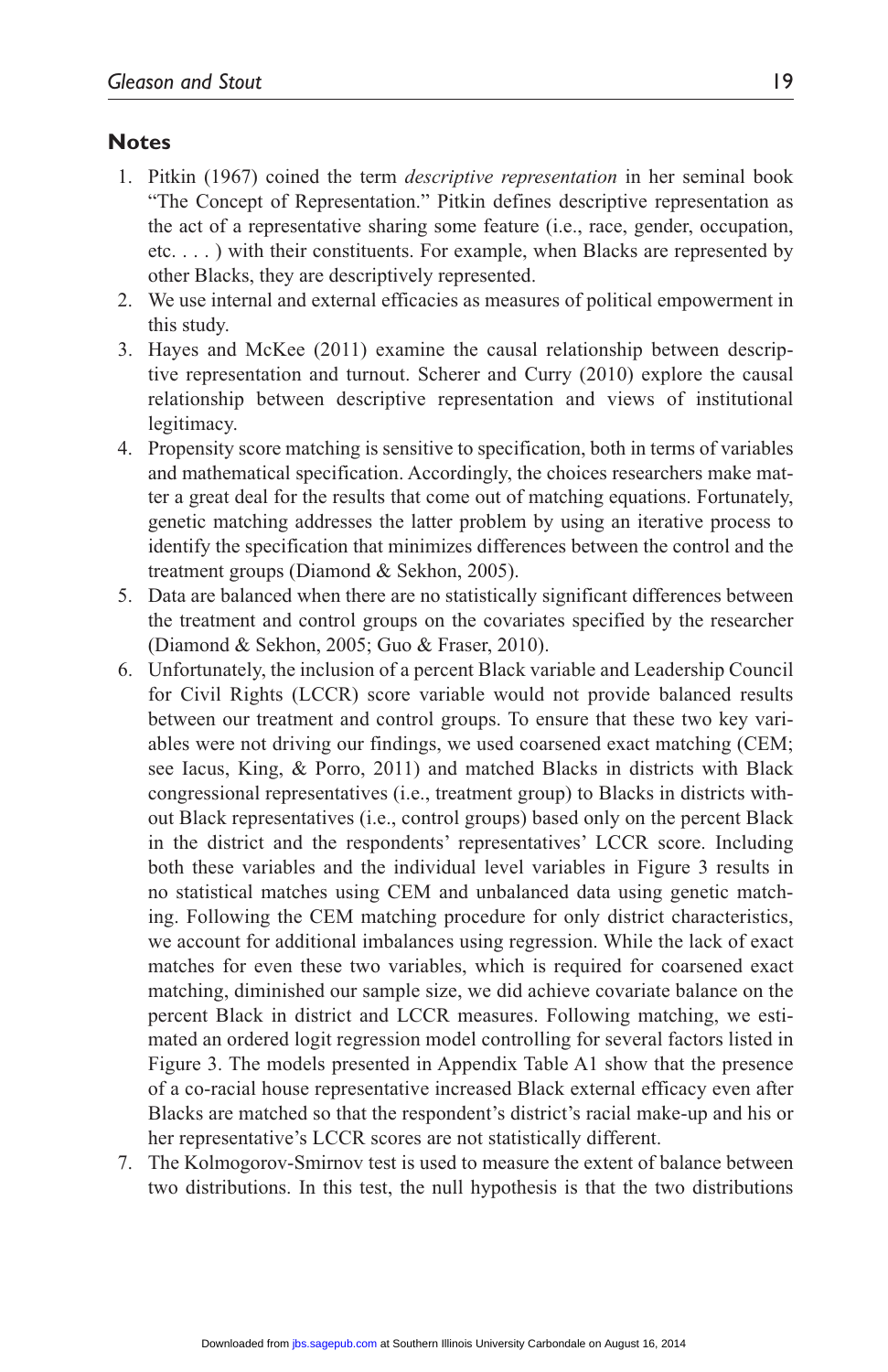are not significantly different. While there are other tests for balance, the Kolmogorov-Smirnov is ideal, because it works well even if the distribution is not entirely continuous (Diamond & Sekhon, 2005), as is the case for several of our variables.

- 8. Alternative specifications include Average Treatment Effect (ATE) that notes the probability of the outcome of interest occurring given that an observation has received the treatment. Which one is used is largely guided by theory. While both specifications produce substantially the same results, our theory fits best with Average Treatment of the Treated (ATT), and thus, that is the one we employ. We ran the model using ATE and matching the treatment to two and three respondents from the control group, instead of one (this is typically known as 2:1 and 3:1 matching). The results of these specifications do not alter our results, but provide worse balance than the models presented in Table 2.
- 9. While the 2008 American National Election Study (ANES) has an oversample of Black respondents, fewer than 350 Black respondents answered all items included in our pre-treatment model. Moreover, fewer than 90 of these respondents are represented by an African American in Congress. Matching becomes more difficult when there is a small sample size, and an even smaller number of matches. In these instances, the standard errors increase and the possibility of a Type I error where the researcher accepts a covariate as balanced when it truly is not, increases (Ho, Imai, King, & Stuart, 2007, Imai, King, & Stuart, 2008). In spite of these problems, we attempted to rerun the analysis presented in Figure 3 and Table 2 using the 2008 ANES. While the results demonstrated that Blacks represented by Blacks had higher levels of external efficacy, the relationship was far from significant  $(p > .3)$ . The differing result may be attributed to the small remaining sample size in the 2008 ANES when other variables are accounted for. It may also be a result of the 2008 Election in which Obama's election to the White House may have empowered all Black voters regardless of their residence. We eagerly await future data that will have a sufficient sample of Blacks in a non-historic election, which will allow us to test the robustness of our findings.
- 10. Such a question is difficult to address with the data that we have at our disposal. Using Leadership Council for Civil Rights scores as a proxy for Black representation, we find that Black congressional representatives generally have significantly higher levels of Leadership Coucil for Civil Rights (LCCR) scores than even their White Democratic counterparts. However, there is not enough variation in the LCCR measures to examine internal differences between Black representatives. Only 5 of the 36 Black candidates in the data set have LCCR scores (measured on a 100-point scale) below 90. Nonetheless, we estimated an ordinary least squares (OLS) regression using an interaction of each respondent's representative's LCCR score and whether the respondent was descriptively represented and found no evidence that Black candidates with higher LCCR scores inspired higher levels of internal or external efficacies.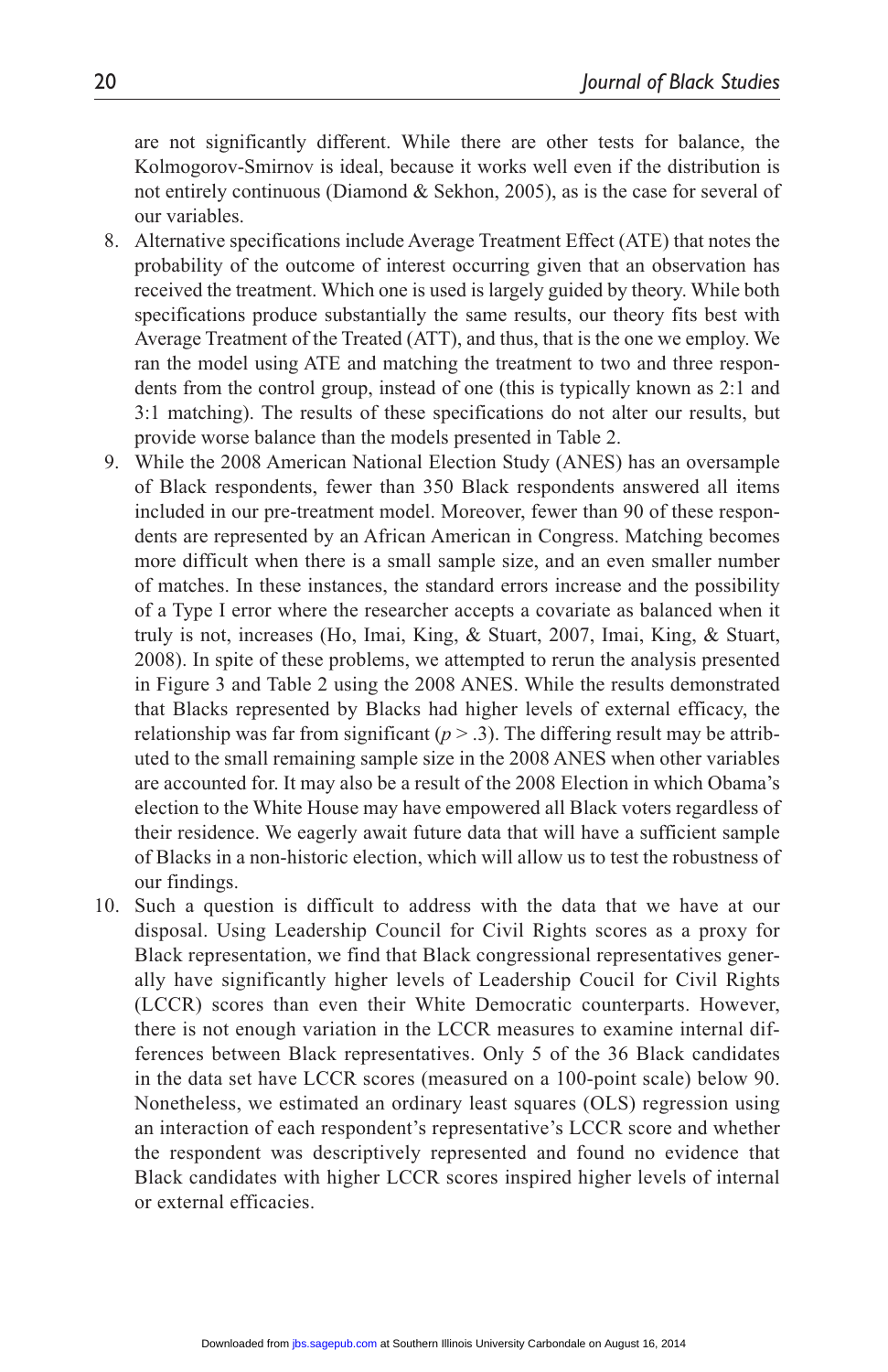#### **References**

- Abney, F. G., & Hutcheson, J. D. (1981). Race, representation, and trust: Changes in attitudes after the election of a Black mayor. *Public Opinion Quarterly*, *45*, 91-101.
- Abrajano, M., & Burnett, C. M. (2012). Polls and elections: Do Blacks and Whites see Obama through race-tinted glasses? A comparison of Obama's and Clinton's approval ratings. *Presidential Studies Quarterly*, *42*, 363-375.
- Abramson, P. R., & Aldrich, J. H. (1982). The decline of electoral participation in America. *The American Political Science Review*, *76*, 502-521.
- Balch, G. I. (1974). Multiple indicators in survey research: The concept sense of political efficacy. *Political Methodology*, *1*(2), 1-43.
- Banducci, S. A., Donovan, T., & Karp, J. A. (2004). Minority representation, empowerment, and participation. *The Journal of Politics*, *66*, 534-556.
- Banducci, S. A., & Karp, J. A. (2003). How elections change the way citizens view the political system: Campaigns, media effects, and electoral outcomes in comparative perspective. *British Journal of Political Science*, *33*, 175-199.
- Berinsky, A. J., & Lenz, G. S. (2011). Education and political participation: Exploring the causal link. *Political Behavior*, *33*, 357-373.
- Bobo, L., & Gilliam, F. (1990). Race, sociopolitical participation, and Black empowerment. *The American Political Science Review*, *84*, 377-393.
- Boyd, C., Epstein, L., & Martin, A. (2010). Untangling the causal effects of sex on judging. *American Journal of Political Science*, *54*, 389-411.
- Bratton, K. A., & Haynie, K. L. (1999). Agenda setting and legislative success in state legislatures: The effects of gender and race. *The Journal of Politics*, *61*, 658-679.
- Broockman, D. E. (2013). Black politicians are more intrinsically motivated to advance Blacks' interests: A field experiment manipulating political incentives. *American Journal of Political Science*, *57*, 521-536.
- Butler, D. M., & Broockman, D. E. (2011). Do politicians racially discriminate against their constituents? A field experiment on state legislators. *American Journal of Political Science*, *55*, 463-477.
- Cameron, C., Epstein, D., & O'Halloran, S. (1996). Do majority-minority districts maximize substantive Black representation in Congress? *The American Political Science Review*, *90*, 794-812.
- Canon, D. T. (1999). *Race, redistricting, and representation*. Chicago, IL: University of Chicago Press.
- Converse, P. E. (1972). Changes in the American electorate. In A. Campbell & P. E. Converse (Eds.), *The human meaning of social change* (pp. 263-331). New York, NY: Russell Sage.
- Diamond, A., & Sekhon, J. S. (2005). *Genetic matching for estimating causal effects: A general multivariate matching method for achieving balance in observational studies* (Working Paper). Retrieved from [http://sekhon.berkeley.edu/papers/](http://sekhon.berkeley.edu/papers/GenMatch.pdf) [GenMatch.pdf](http://sekhon.berkeley.edu/papers/GenMatch.pdf)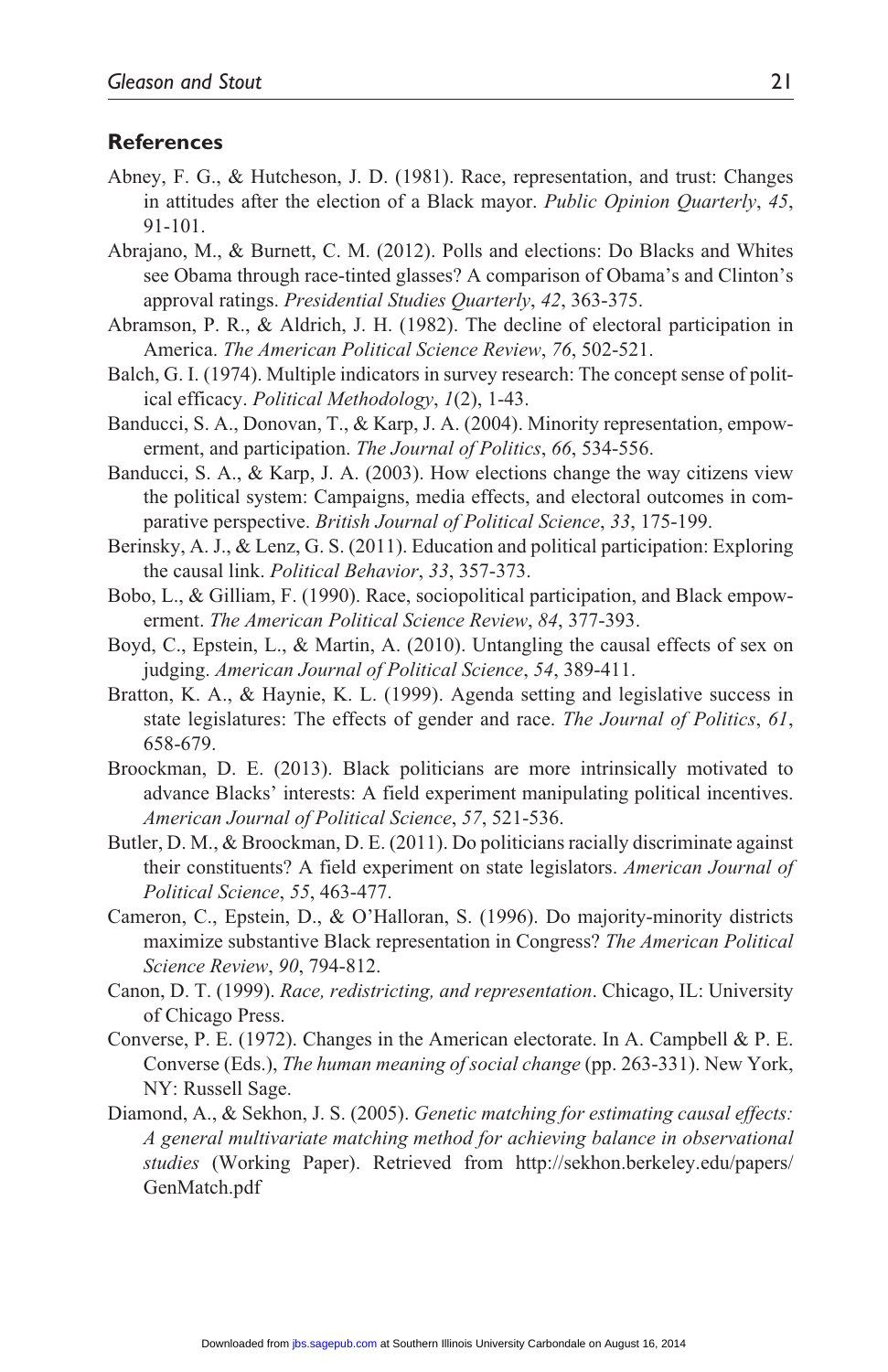- Druckman, J., Green, D. P., Kuklinski, J. H., & Lupia, A. (2006). The growth and development of experimental research in political science. *The American Political Science Review*, *100*, 627-635.
- Finkel, S. E. (1985). Reciprocal effects of participation and political efficacy: A panel analysis. *American Journal of Political Science*, *29*, 891-913.
- Finkel, S. E. (1987). The effects of participation on political efficacy and political support: Evidence from a West German panel. *The Journal of Politics*, *49*, 441-464.
- Gay, C. (2001). The effect of Black congressional representation on political participation. *The American Political Science Review*, *95*, 589-602.
- Gay, C. (2002). Spirals of trust? The effect of descriptive representation on the relationship between citizens and their government. *American Journal of Political Science*, *46*, 717-732.
- Georgia v. Ashcroft, 539 U.S. 461 (2003).
- Gillespie, A. (2012). *The new Black politician: Cory Booker, Newark and post-racial America*. New York: New York University Press.
- Gilliam, F. D., & Kaufmann, K. (1998). Is there an empowerment life cycle? Longterm Black empowerment and its influence on voter participation. *Urban Affairs Review*, *33*, 741-766.
- Greiner, D. J., & Rubin, D. B. (2011). Causal effects of perceived immutable characteristics. *The Review of Economics and Statistics*, *93*, 775-785.
- Griffin, J. D., & Keane, M. (2006). Descriptive representation and the composition of African American turnout. *American Journal of Political Science*, *50*, 998-1012.
- Grose, C. (2005). Disentangling Constituency and Legislator Effects in Legislative Representation: Black Legislators or Black Districts? *Social Science Quarterly*, *86*, 427-443.
- Grose, C. (2011). *Congress in Black and White: Race and representation in Washington and at home*. New York, NY: Cambridge University Press.
- Guo, S., & Fraser, M. (2010). *Propensity score analysis: Statistical methods and applications*. Thousand Oaks, CA: Sage.
- Hajnal, Z. L. (2007). Black exceptionalism: Insights from direct democracy on the race vs. class debate research. *Public Opinion Quarterly*, *71*, 560-587.
- Harris, F. (2012). *The price of the ticket*. New York, NY: Oxford University Press.
- Hayes, D., & McKee, S. C. (2011). The intersection of redistricting, race, and participation. *American Journal of Political Science*, *56*, 115-130.
- Haynie, K. L. (2001). *African American legislators in the American states*. New York, NY: Columbia University Press.
- Henderson, J., & Chatfield, S. (2011). Who matches? Propensity scores and bias in the causal effects of education on participation. *The Journal of Politics*, *73*, 646-658.
- Henry, C. P. (2013). Herman Cain and the rise of the Black right. *Journal of Black Studies*, *44*, 551-571.
- Highton, B. (2009). Revisiting the Relationship between Educational Attainment and Political Sophistication. *Journal of Politics*, *71*, 1564-1576.
- Ho, D. E., Imai, K., King, G., & Stuart, E. A. (2007). Matching as nonparametric preprocessing for reducing model dependence in parametric causal inference. *Political Analysis*, *15*, 199-236.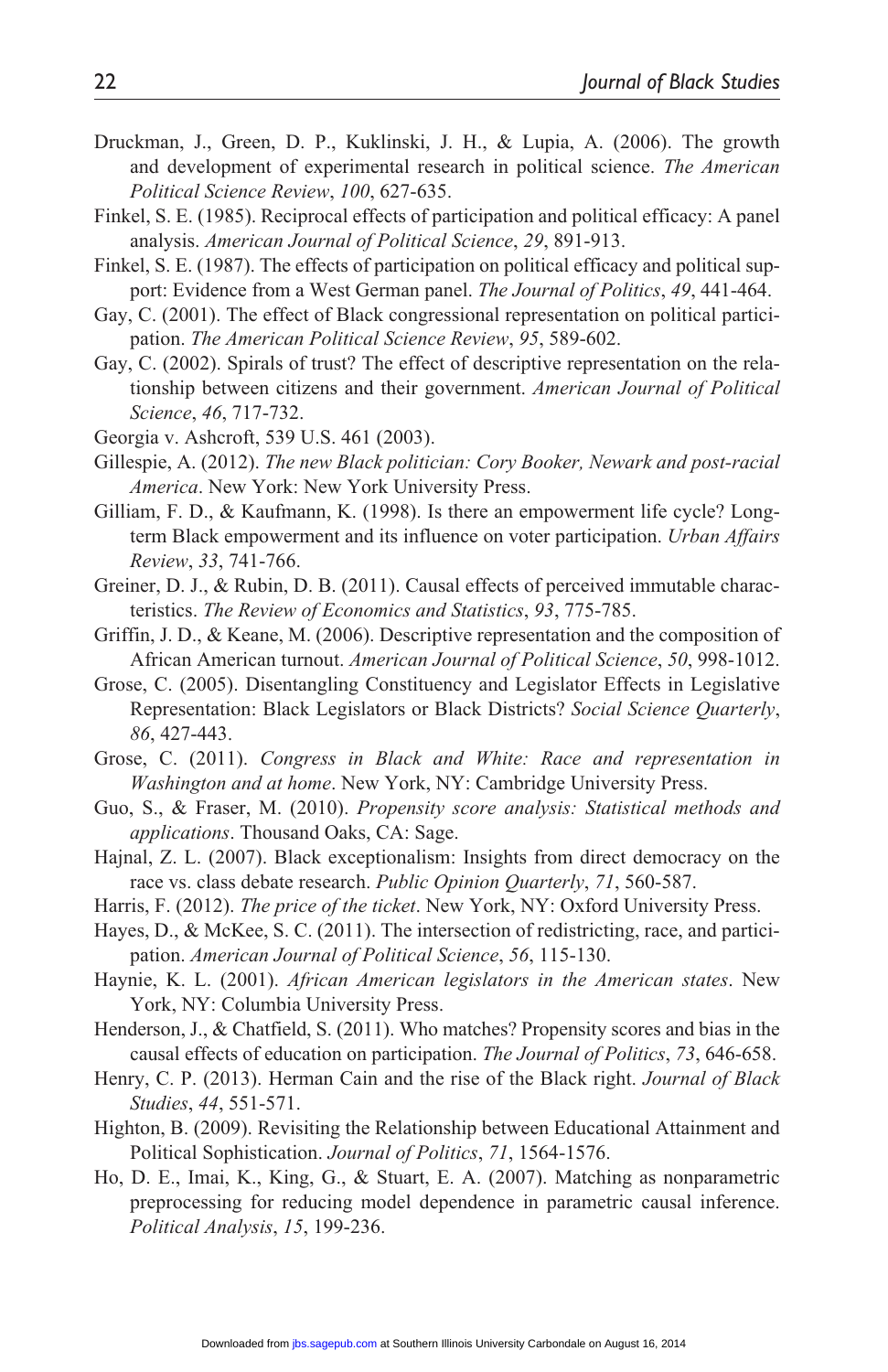- Howell, S. E. (2000). Racial polarization, reaction to urban conditions and the approval of Black mayors. In Y. Alex-Assensoh and L. Hanks (Eds.), *Black and multiracial politics in America* (pp. 60-83). New York, NY: New York University Press.
- Iacus, S. M., King, G., & Porro, G. (2011). Causal inference without balance checking: Coarsened exact matching. *Political Analysis*, *20*, 1-24.
- Imai, K., King, G., & Stuart, E. A. (2008). Misunderstandings between experimentalists and observationalists about causal inference. *Journal of the Royal Statistical Society*, *171*, 481-502.
- Kam, C. D., & Palmer, C. L. (2008). Reconsidering the effects of education on political participation. *The Journal of Politics*, *70*, 612-631.
- King, G., Keohane, R. O., & Verba, S. (1994). *Designing social inquiry: Scientific inference in qualitative research*. Princeton, NJ: Princeton University Press.
- LaLonde, R. (1986). Evaluating the econometric evaluations of training programs with experimental data. *American Economic Review*, *76*, 604-620.
- Lee, J., Boeckelman, K., & Day, J. (2013). The contextual underpinnings of voting patterns for Black statewide candidates. *Journal of Black Studies*, *44*, 590-606.
- Leighley, J. (2001). *Strength in numbers? The political mobilization of racial and ethnic minorities*. Princeton, NJ: Princeton University Press.
- Little, M. (2012, August 23). Poll: Optimism high among those most affected by the recession. *Los Angeles Times*. Retrieved from [http://articles.latimes.com/2012/](http://articles.latimes.com/2012/aug/23/news/la-pn-poll-optimism-high-among-those-most-impacted-by-recession-20120823) [aug/23/news/la-pn-poll-optimism-high-among-those-most-impacted-by-reces](http://articles.latimes.com/2012/aug/23/news/la-pn-poll-optimism-high-among-those-most-impacted-by-recession-20120823)[sion-20120823](http://articles.latimes.com/2012/aug/23/news/la-pn-poll-optimism-high-among-those-most-impacted-by-recession-20120823)
- Lublin, D. (1997). The election of African Americans and Latinos to the U.S. House of Representatives, 1972-1994. *American Politics Quarterly*, *25*, 269-286.
- Lublin, D., & Tate, K. (1995). Racial group competition in urban elections. In P. Peterson (Ed.), *Classifying by race* (pp. 245-261). Princeton, NJ: Princeton Press.
- Mansbridge, J. (1999). Should Blacks represent Blacks and women represent women? A contingent yes. *The Journal of Politics*, *61*, 628-657.
- Mayer, A. K. (2011). Does education increase political participation? *The Journal of Politics*, *73*, 633-645.
- McDermott, M. L. (1998). Race and gender cues in low-information elections. *Political Research Quarterly*, *51*, 895-918.
- Michelson, M. (2000). Political efficacy and electoral participation of Chicago Latinos. *Social Science Quarterly*, *81*, 136-150.
- Minta, M. D. (2011). *Oversight: Representing the interests of Blacks and Latinos in congress*. Princeton, NJ: Princeton University Press.
- Orey, B. D. (2006). Deracialization or racialization: The making of a Black mayor in Jackson, Mississippi. *Politics & Policy*, *34*, 814-836.

Perry v. Perez, 565 U.S. \_\_\_\_\_ (2012).

- Pew Charitable Trust. (2010). *A year after Obama's election: Blacks upbeat about Black progress, prospects*. Retrieved from [http://www.pewsocialtrends.](http://www.pewsocialtrends.org/2010/01/12/blacks-upbeat-about-black-progress-prospects/) [org/2010/01/12/blacks-upbeat-about-black-progress-prospects/](http://www.pewsocialtrends.org/2010/01/12/blacks-upbeat-about-black-progress-prospects/)
- Philpot, T. S., Shaw, D. R., & McGowen, E. B. (2009). Winning the race Black voter turnout in the 2008 presidential election. *Public Opinion Quarterly*, *73*, 995-1022.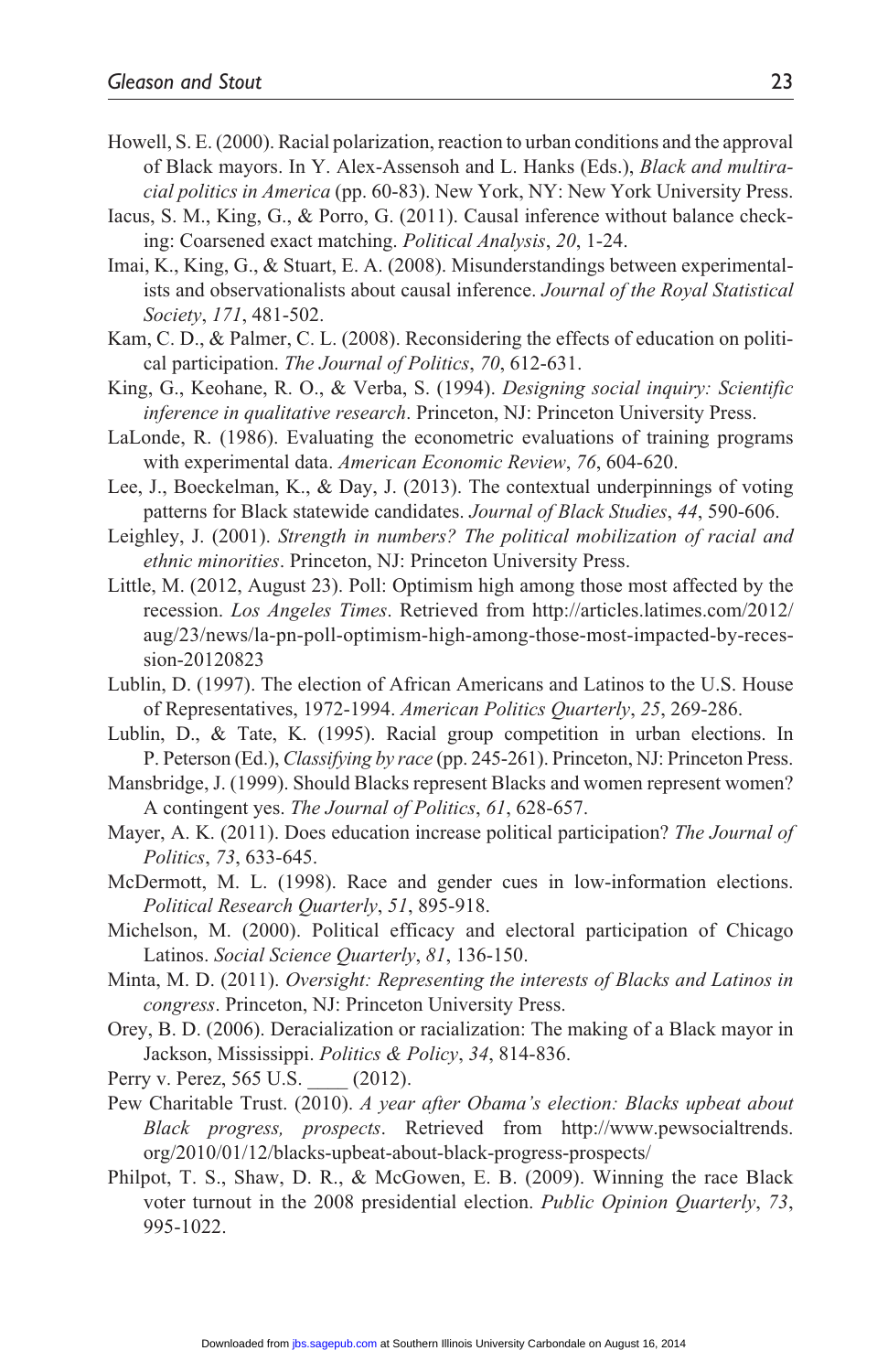- Pitkin, H. (1967). *The concept of representation*. Berkeley: University of California Press.
- Preston, M. (1983). The election of Harold Washington: Black voting patterns in the 1983 Chicago mayoral race. *Political Science & Politics*, *16*, 486-488.
- Reeves, K. (1997). *Voting hopes or fears?* New York, NY: Oxford University Press.
- Rosenbaum, P. R., & Rubin, D. (1983). The central role of the propensity score in observational studies for causal effects. *Biometrika*, *70*, 41-55.
- Scherer, N., & Curry, B. (2010). Does descriptive representation enhance institutional legitimacy? The case of the U.S. courts. *The Journal of Politics*, *72*, 90-104.
- Sekhon, J. S. (2009). Opiates for the matches: Matching methods for causal inference. *Annual Review of Political Science*, *12*, 487-508.
- Shah, P. (2014). It takes a Black candidate: A supply-side theory of minority representation. *Political Research Quarterly*, *67*, 266-279.
- Shingles, R. D. (1981). Black consciousness and political participation: The missing link. *The American Political Science Review*, *75*, 76-91.
- Stout, C., & Le, D. (2012). Living the dream: Barack Obama and Blacks' changing perceptions of the American Dream. *Social Science Quarterly*, *93*, 1338-1359.
- Strickland, R. A., & Whicker, M. L. (1992). Comparing the Wilder and Gantt campaigns: A model for Black candidate success in statewide elections. *Political Science & Politics*, *25*, 204-212.
- Swain, C. M. (1993). *Black faces, black interests: The representation of African Americans in congress*. Cambridge, MA: Harvard University Press.
- Tate, K. (1991). Black political participation in the 1984 and 1988 presidential elections. *The American Political Science Review*, *85*, 1159-1176.
- Tate, K. (1996). *National Black Election Study, 1996* [ICPSR version]. Columbus: Ohio State University [producer], 1997. Ann Arbor, MI: Inter-University Consortium for Political and Social Research [distributor], 2004. doi:10.3886/ ICPSR02029.v1
- Tate, K. (2003). *Black faces in the mirror, African Americans and their representatives in the U.S. Congress*. Princeton, NJ: Princeton University Press.
- Washington, E. (2006). How Black candidates affect voter turnout. *Quarterly Journal of Economics*, *121*, 973-998.
- Washington, E. (2011, May). *Do majority Black districts limit Blacks' representation? The case of the 1990 redistricting* (NBER Working Paper No. 17099). Cambridge, MA: National Bureau of Economic Research.
- Wielhouwer, P. (2000). Releasing the fetters: Parties and the mobilization of the African American electorate. *The Journal of Politics*, *62*, 206-222.
- Williams, L. F. (1990). White/Black perceptions of the electability of Black political candidates. *National Political Science Review*, *2*, 45-64.
- Woullard v. Mississippi. S.D. Mississippi., No. 3:05 CV 97., 2006 WL 1806457, (S.D. Ms June 29, 2006).
- Wright, S. D. (1995). Electoral and biracial coalition: Possible election strategy for African American candidates in Louisville, Kentucky. *Journal of Black Studies*, *25*, 749-758.